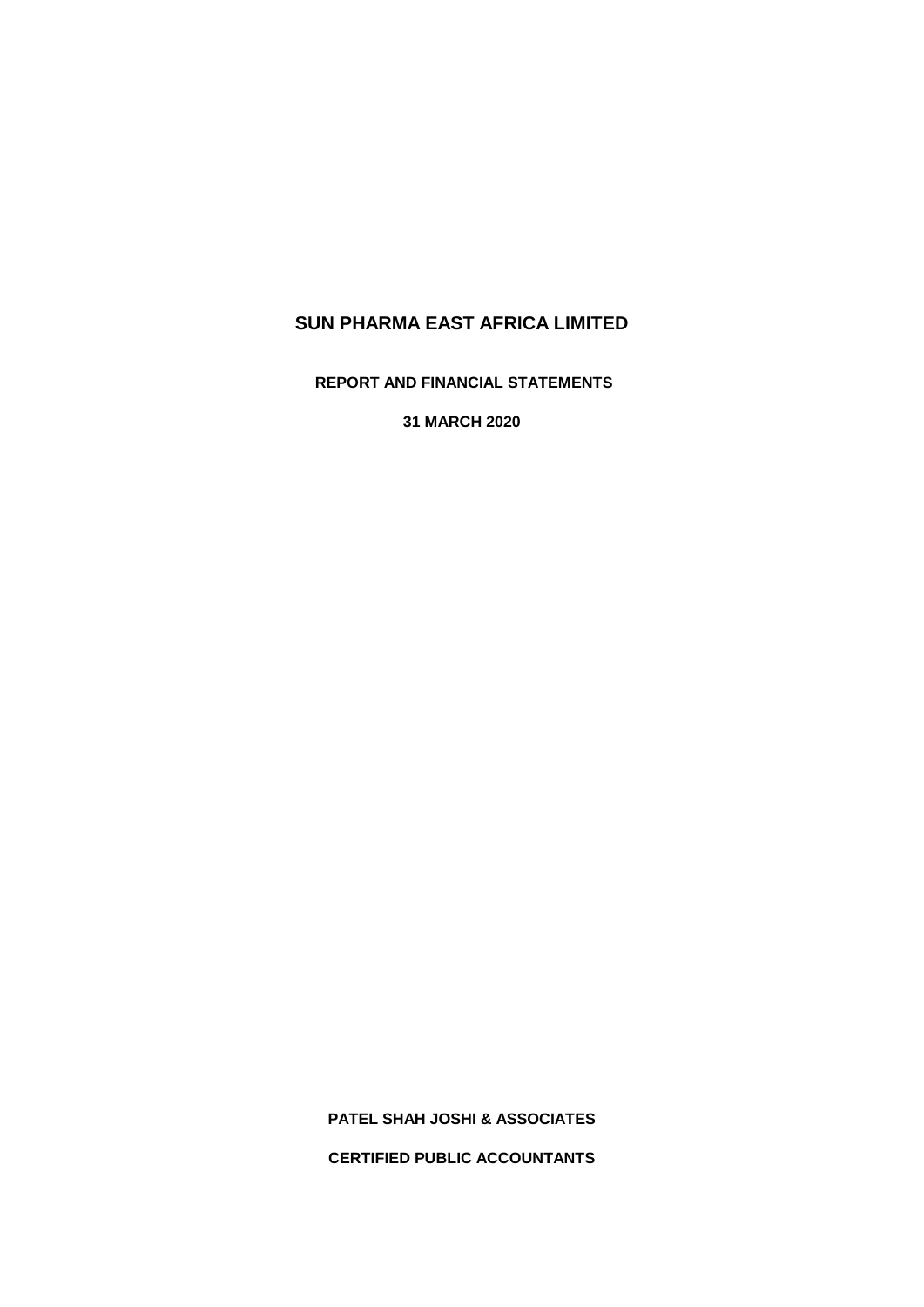### **REPORT AND FINANCIAL STATEMENTS - 31 MARCH 2020**

| <b>CONTENTS</b>                                            | <b>PAGES</b> |
|------------------------------------------------------------|--------------|
| Directors and other particulars                            | 1            |
| Report of the directors                                    | 2            |
| Statement of directors' responsibilities                   | 3            |
| Report of the independent auditors                         | 4 & 5        |
| Statement of profit or loss and other comprehensive income | 6            |
| Statement of financial position                            | 7            |
| Statement of changes in equity                             | 8            |
| Statement of cash flows                                    | 9            |
| Accounting policies and notes to the financial statements  | $10 - 18$    |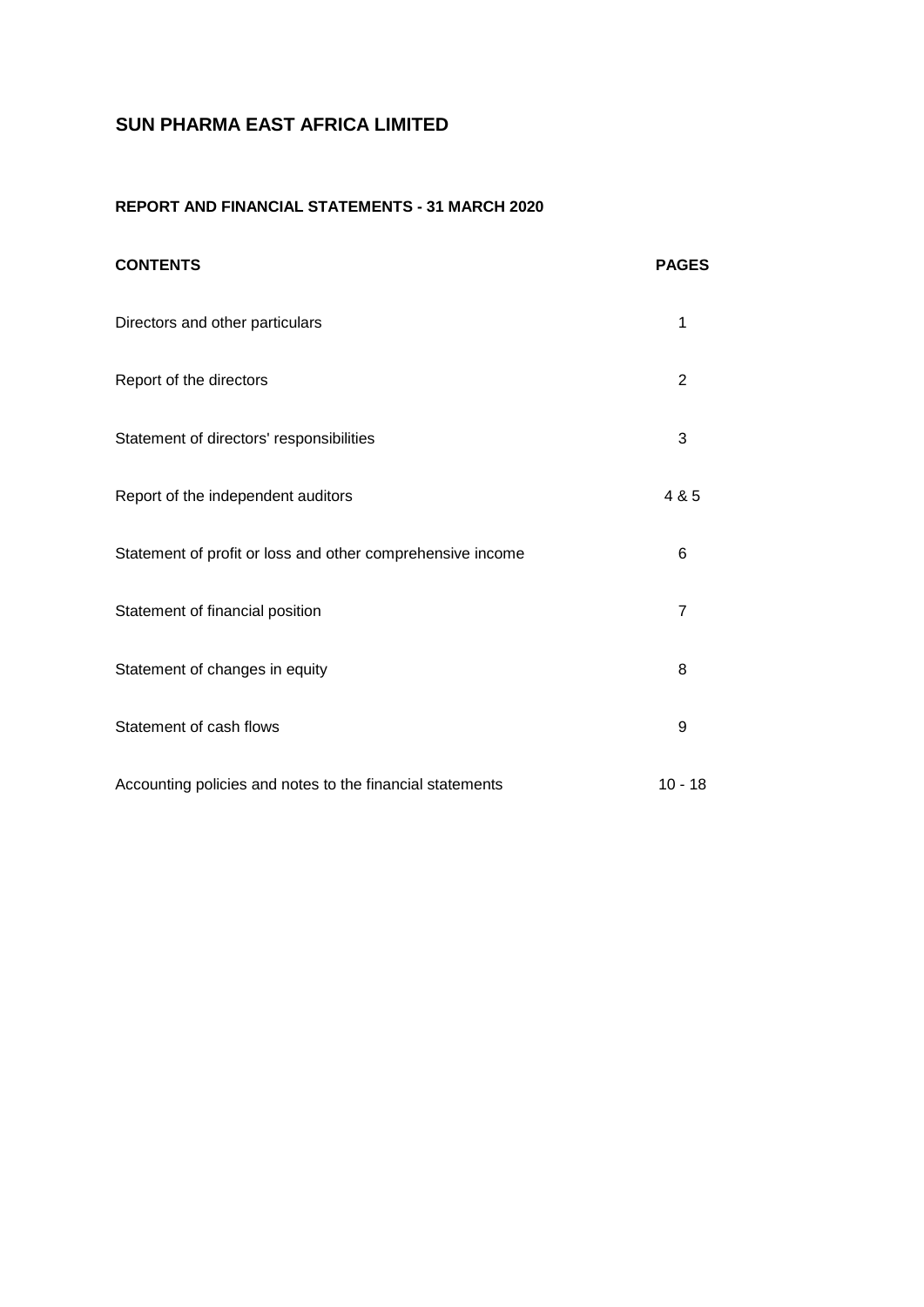## **DIRECTORS AND OTHER PARTICULARS - 31 MARCH 2020**

| <b>DIRECTORS</b>            | Thomas Kurusinkal Antony<br>Rajesh Khushalchand Shah                                                                          |
|-----------------------------|-------------------------------------------------------------------------------------------------------------------------------|
| <b>REGISTERED OFFICE</b>    | Plot No. L R 209/13257/1<br>3rd Floor, Centre Point<br>Parklands Road<br>P O Box 41684 - 00100<br><b>NAIROBI</b>              |
| PRINCIPAL PLACE OF BUSINESS | Plot No. L R 209/20162<br>M02, Mezzanine Floor, Park Place<br>2nd Avenue Parklands<br>P O Box 66180 - 00800<br><b>NAIROBI</b> |
| <b>SECRETARY</b>            | Richard Maina Kamami<br>Certified Public Secretary (Kenya)<br>P O Box 14474 - 00100<br><b>NAIROBI</b>                         |
| <b>INDEPENDENT AUDITORS</b> | Patel Shah Joshi & Associates<br><b>Certified Public Accountants</b><br>P O Box 41684 - 00100<br><b>NAIROBI</b>               |
| <b>BANKER</b>               | Diamond Trust Bank Kenya Limited<br><b>Cross Road Branch</b><br>P O Box 28575 - 00100<br><b>NAIROBI</b>                       |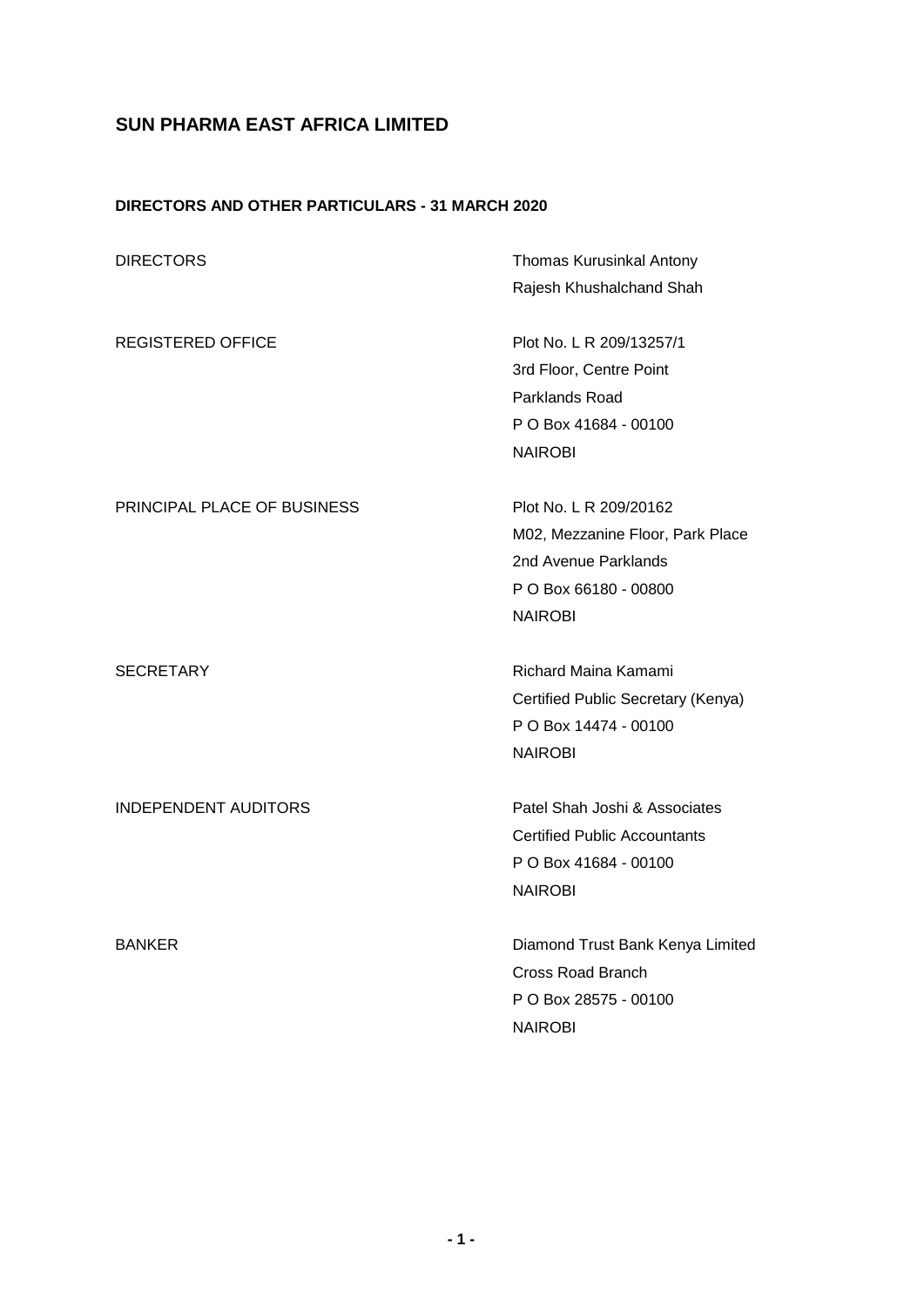### **REPORT OF THE DIRECTORS**

The directors have pleasure in presenting their annual report together with the audited financial statements of the company for the year ended 31 March 2020.

#### **PRINCIPAL ACTIVITY**

The main activity of the company is dealing in human pharmaceuticals - import, marketing and wholesale distribution.

### **RESULTS AND DIVIDENDS**

The profit for the year amounting to K Sh 15,415,863 (2019: K Sh 10,321,821) has been adjusted to the revenue reserves.

The directors do not recommend the payment of any dividend during the year under review.

#### **DIRECTORS**

The directors who held office during the year and to the date of this report are set out on page 1. All the present directors continue in office in the ensuing year.

### **STATEMENT AS TO DISCLOSURES TO THE COMPANY'S AUDITOR**

The directors in office at the date of this report confirm that, to the best of their knowledge and belief,

- a) all the relevant audit information was availed to the Company's auditor; and
- b) they took all the steps required to be taken so as to be aware of any relevant audit information and to establish that the Company's auditor is availed with such information.

#### **INDEPENDENT AUDITORS**

Messrs Patel Shah Joshi & Associates are eligible for re-appointment as independent auditors in accordance with Section 717 (2) of the Companies Act, 2015.

**ON BEHALF OF THE BOARD**

**DIRECTOR**

| Date: |  |  |
|-------|--|--|
|-------|--|--|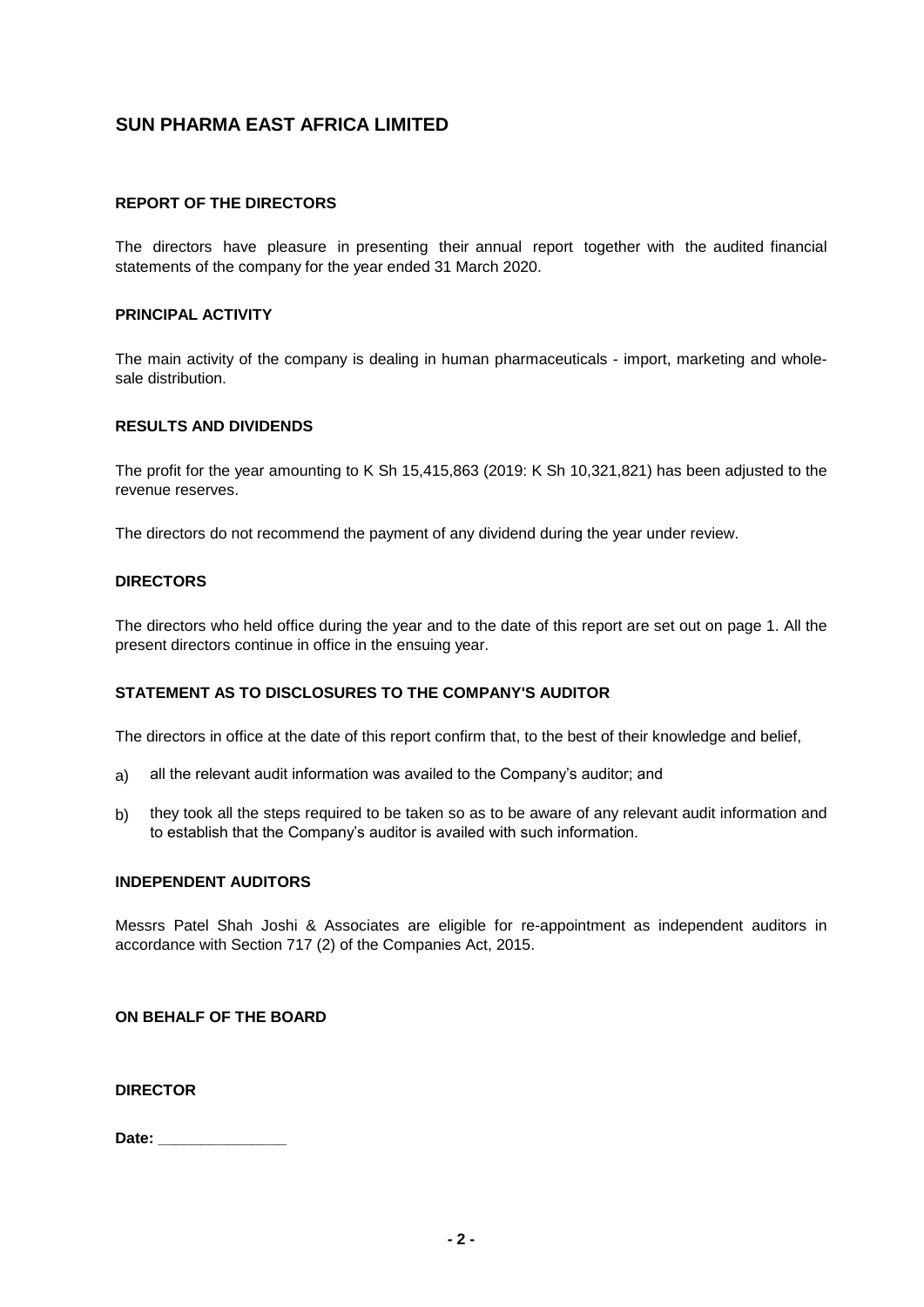### **STATEMENT OF DIRECTORS' RESPONSIBILITIES FOR THE YEAR ENDED 31 MARCH 2020**

The Kenyan Companies Act, 2015 requires the directors to prepare financial statements for each financial year, that give a true and fair view of the financial position of the company as at the end of the financial year and of its profit and loss for the year. It also requires the directors to ensure that the company keeps proper accounting records that:

- a) show and explain the transactions of the company;
- b) disclose, with reasonable accuracy, the financial position of the company; and
- c) enable the directors to ensure that every financial statement required to be prepared complies with the requirements of the Companies Act, 2015.

The directors accept responsibility for the preparation and presentation of these financial statements in accordance with International Financial Reporting Standards and in the manner required by the Kenyan Companies Act, 2015. They also accept responsibility for:

- i) design, implementing and maintaining such internal controls as they determine necessary to enable the presentation of the financial statements that are free from material misstatements, whether due to fraud or error;
- ii) selecting suitable accounting policies and applying them consistently.
- iii) making accounting estimates and judgments that are reasonable in the circumstances.

Having made an assessment of the company's ability to continue as a going concern, the directors are not aware of any material uncertainties related to events or conditions that may cast doubt upon the company's ability to continue as a going concern.

The directors acknowledge that the independent audit of the financial statements does not relieve them of their responsibilities.

Approved by the board of directors on……………………….. 2020 and signed on its behalf by:

 $\frac{1}{2}$  ,  $\frac{1}{2}$  ,  $\frac{1}{2}$  ,  $\frac{1}{2}$  ,  $\frac{1}{2}$  ,  $\frac{1}{2}$  ,  $\frac{1}{2}$  ,  $\frac{1}{2}$  ,  $\frac{1}{2}$  ,  $\frac{1}{2}$  ,  $\frac{1}{2}$  ,  $\frac{1}{2}$  ,  $\frac{1}{2}$  ,  $\frac{1}{2}$  ,  $\frac{1}{2}$  ,  $\frac{1}{2}$  ,  $\frac{1}{2}$  ,  $\frac{1}{2}$  ,  $\frac{1$ 

**Director Director**

**Date: \_\_\_\_\_\_\_\_\_\_\_\_\_\_\_**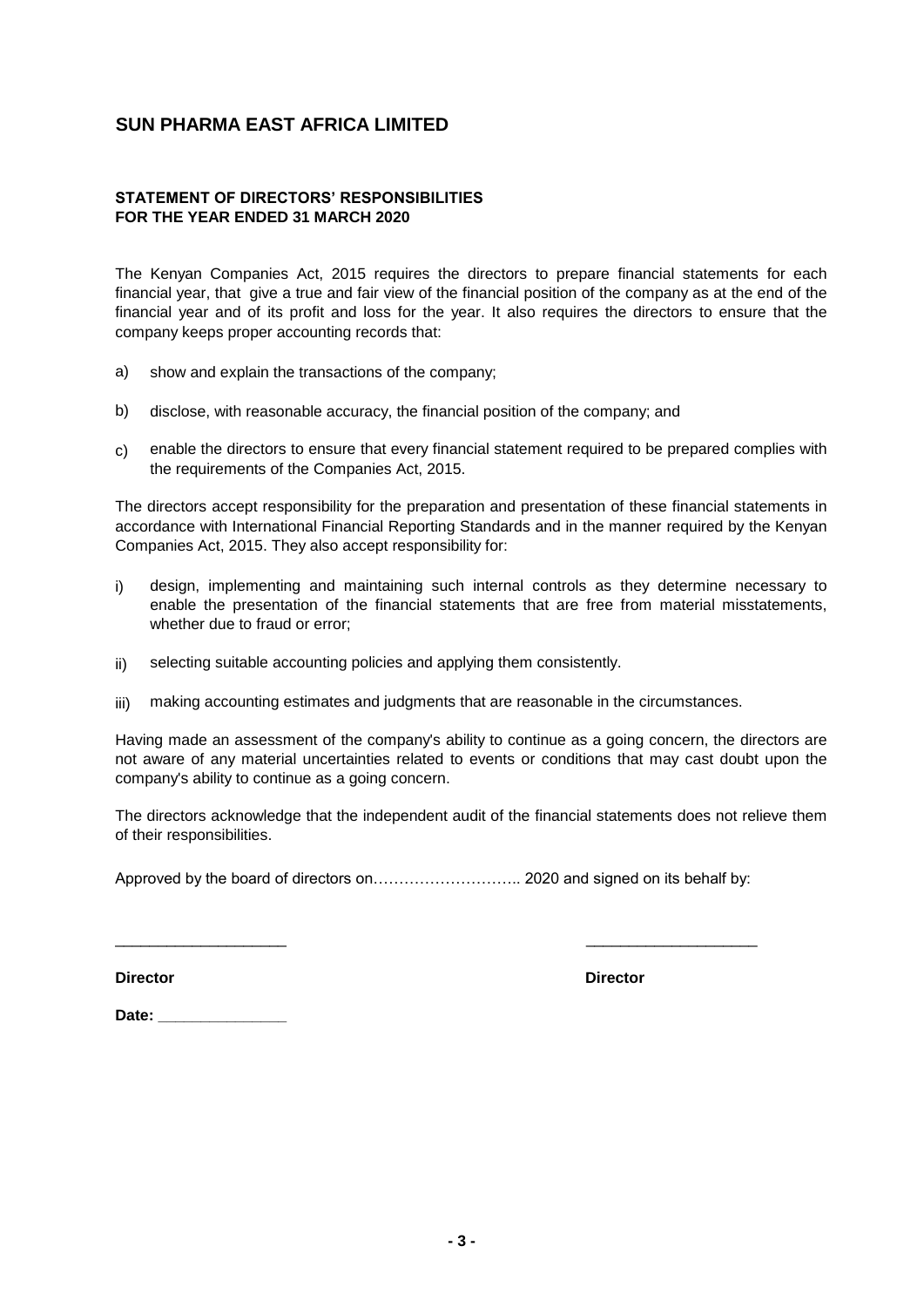## **REPORT OF THE INDEPENDENT AUDITORS TO THE MEMBERS OF SUN PHARMA EAST AFRICA LIMITED**

#### **Opinion**

We have audited the accompanying financial statements of Sun Pharma East Africa Limited set out on pages 6 to 18. These financial statements comprise the statement of financial position as at 31 March 2020, the statement of profit or loss and other comprehensive income, statement of changes in equity and statement of cash flows for the year then ended, and notes, including a summary of significant accounting policies.

In our opinion, the accompanying financial statements give a true and fair view of the financial position of the company as at 31 March 2020 and of its financial performance and cash flows for the year then ended in accordance with International Financial Reporting Standards and the Kenyan Companies Act, 2015.

#### **Basis for opinion**

We conducted our audit in accordance with International Standards on Auditing (ISAs). Our responsibilities under those standards are further described in the Auditor's Responsibilities for the Audit of the Financial Statements section of our report. We are independent of the company in accordance with the International Ethics Standards Board for Accountants' Code of Ethics for Professional Accountants (IESBA Code) together with the ethical requirements that are relevant to our audit of the financial statements in Kenya. We have fulfilled our ethical responsibilities in accordance with these requirements and the IESBA Code. We believe that the audit evidence we have obtained is sufficient and appropriate to provide a basis for our opinion.

#### **Directors' responsibility for the financial statements**

The directors are responsible for the preparation and fair presentation of the financial statements that give a true and fair view in accordance with International Financial Reporting Standards and the requirements of the Kenyan Companies Act, 2015. and for such internal control as the directors determine is necessary to enable the preparation of financial statements that are free from material misstatement, whether due to fraud or error.

In preparing the financial statements, the directors are responsible for assessing the company's ability to continue as a going concern, disclosing, as applicable, matters related to going concern and using the going concern basis of accounting unless the directors either intend to liquidate the company or to cease operations, or have no realistic alternative but to do so.

### **Auditor's responsibility for the financial statements**

Our objectives are to obtain reasonable assurance about whether the financial statements as a whole are free from material misstatement, whether due to fraud or error, and to issue an auditor's report that includes our opinion. Reasonable assurance is a high level of assurance, but is not a guarantee that an audit conducted in accordance with ISAs will always detect a material misstatement when it exists. Misstatements can arise from fraud or error and are considered material if, individually or in the aggregate, they could reasonably be expected to influence the economic decisions of users taken on the basis of these financial statements.

As part of an audit in accordance with ISAs, we exercise professional judgment and maintain professional scepticism throughout the audit. We also:

**●** identify and assess the risks of material misstatement of the financial statements, whether due to fraud or error, design and perform audit procedures responsive to those risks, and obtain audit evidence that is sufficient and appropriate to provide a basis for our opinion. The risk of not detecting a material misstatement resulting from fraud is higher than for one resulting from error, as fraud may involve collusion, forgery, intentional omissions, misrepresentations or the override of internal control.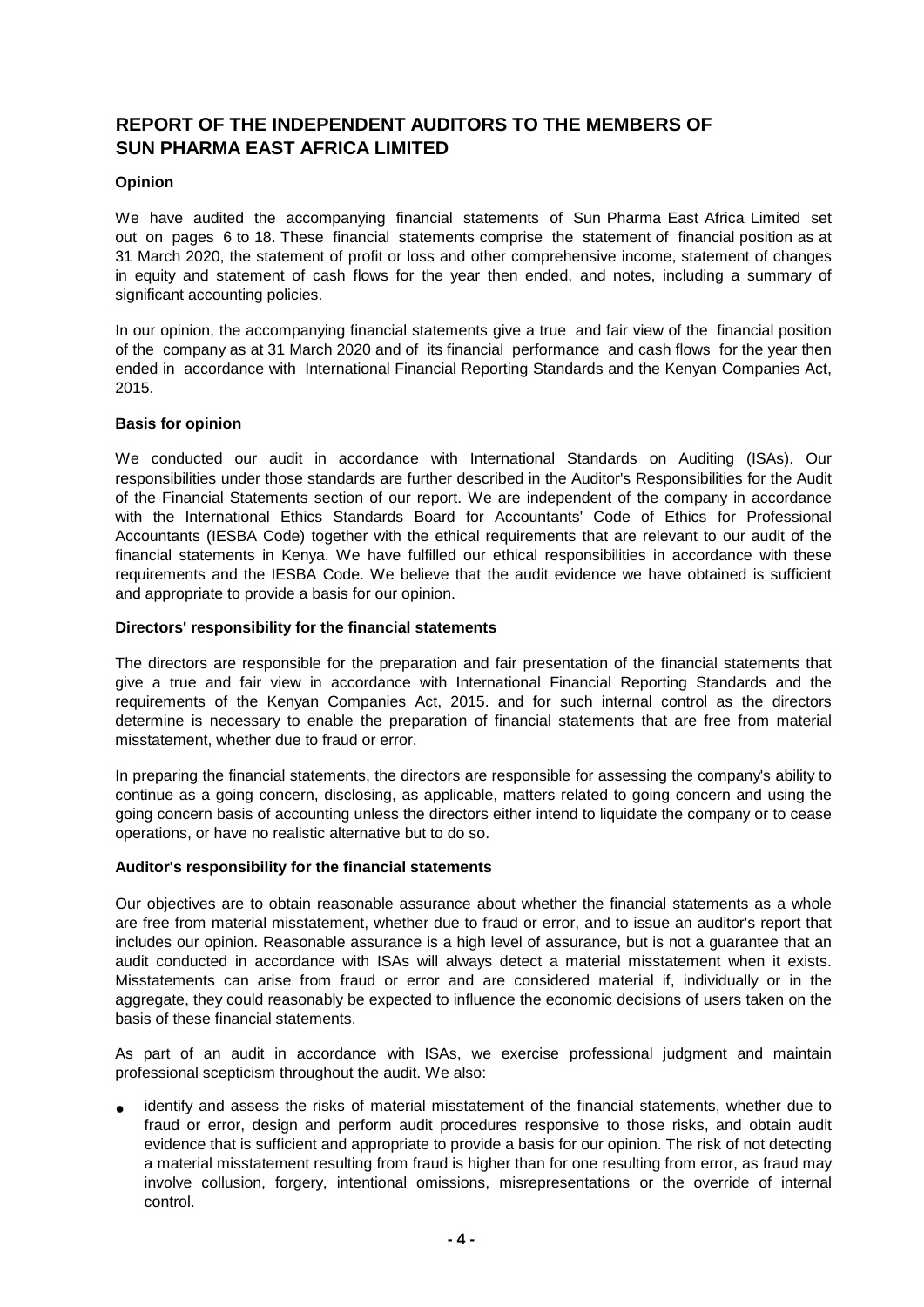## **REPORT OF THE INDEPENDENT AUDITORS TO THE MEMBERS OF SUN PHARMA EAST AFRICA LIMITED**

#### **Auditor's responsibility for the financial statements (continued)**

- **●** obtain an understanding of internal control relevant to the audit in order to design audit procedures that are appropriate in the circumstances, but not for the purpose of expressing an opinion on the effectiveness of the company's internal control.
- **●** evaluate the appropriateness of accounting policies used and the reasonableness of accounting estimates and related disclosures made by management.
- **●** conclude, on the appropriateness of management's use of the going concern basis of accounting, and, based on the audit evidence obtained, whether a material uncertainty exists related to events or conditions that may cast significant doubt on the company's ability to continue as a going concern. If we conclude that a material uncertainty exists, we are required to draw attention in our auditor's report to the related disclosures in the financial statements or, if such disclosures are inadequate, to modify our opinion. Our conclusions are based on the audit evidence obtained up to the date of the auditor's report. However, future events or conditions may cause the company to cease to continue as a going concern.
- **●** evaluate the overall presentation, structure and content of the financial statements, including the disclosures, and whether the financial statements represent the underlying transactions and events in a manner that achieves fair presentation.

We communicate with those charged with governance regarding, among other matters, the planned scope and timing of the audit and significant audit findings, including any significant deficiencies in internal control that we identify during our audit.

#### **Report on other legal requirements**

In our opinion the information given in the report of the directors on page 2 is consistent with the financial statements.

As required by the Kenyan Companies Act, 2015 we report to you, based on our audit, that:

- i) we have obtained all the information and explanations which to the best of our knowledge and belief were necessary for the purposes of our audit;
- ii) in our opinion proper books of account have been kept by the company, so far as appears from our examination of those books; and
- iii) the company's statement of financial position and statement of profit or loss and other comprehensive income are in agreement with the books of account.

The engagement partner responsible for the audit resulting in this independent auditor's report was **CPA K V S K Sastry**, Practising Certificate No. P1228.

**Patel Shah Joshi & Associates Certified Public Accountants** 

**Nairobi …………………..2020**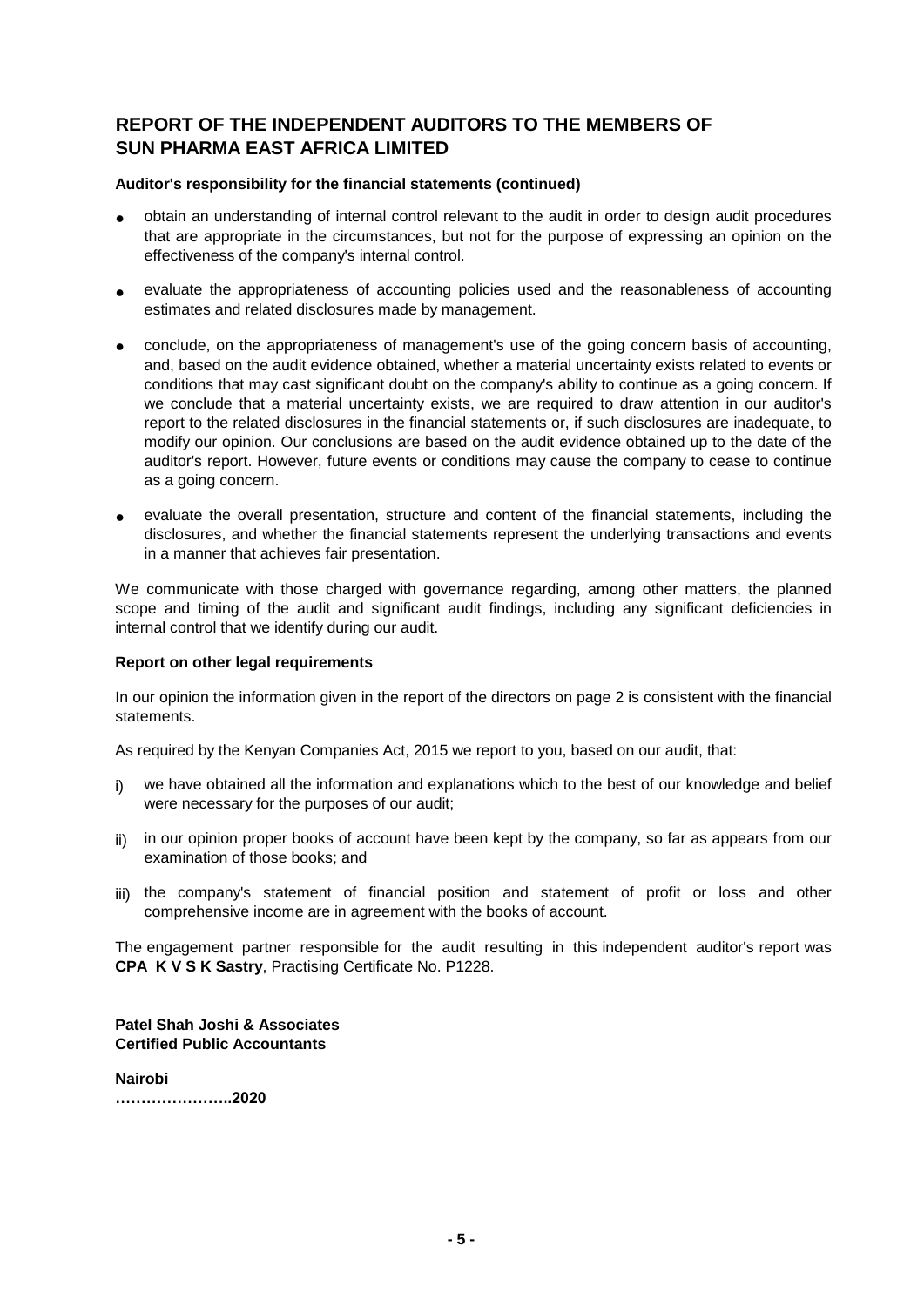### **STATEMENT OF PROFIT OR LOSS AND OTHER COMPREHENSIVE INCOME FOR THE YEAR ENDED 31 MARCH 2020**

|                                                                                                                                    | <b>Notes</b> | 2020<br>K Sh                          | 2019<br>K Sh                                                                                                 |  |
|------------------------------------------------------------------------------------------------------------------------------------|--------------|---------------------------------------|--------------------------------------------------------------------------------------------------------------|--|
| Turnover                                                                                                                           |              | 746,058,630                           | 738,525,494                                                                                                  |  |
| Cost of sales                                                                                                                      |              | (522,417,750)                         | (553, 514, 491)                                                                                              |  |
| <b>Gross profit</b>                                                                                                                |              | 223,640,879                           | 185,011,003                                                                                                  |  |
| Interest income<br>Net foreign exchange fluctuations<br><b>Administration costs</b><br>Marketing expenses<br>Other operating costs |              | 28,577<br>(23,866,777)<br>(1,072,750) | 4,094<br>(185, 028)<br>$(70, 180, 379)$ $(69, 093, 189)$<br>$(100, 236, 593)$ $(96, 575, 133)$<br>(755, 459) |  |
| <b>Operating profit</b><br>Finance cost                                                                                            | 3<br>4       | 28,312,957<br>(3,530,914)             | 18,406,287<br>(1,885,737)                                                                                    |  |
| <b>Profit before tax</b>                                                                                                           |              | 24,782,043                            | 16,520,551                                                                                                   |  |
| Tax                                                                                                                                | 5            | (9,366,180)<br>. <b>.</b> .           | (6, 198, 729)                                                                                                |  |
| Net profit after tax                                                                                                               |              | 15,415,863                            | 10,321,821                                                                                                   |  |
| Other comprehensive income                                                                                                         |              |                                       |                                                                                                              |  |
| Total comprehensive income for the year transferred to<br>statement of changes in equity                                           |              | 15,415,863                            | 10,321,821                                                                                                   |  |

Report of the independent auditors - page 4 & 5 The accounting policies and notes on pages 10 to 18 form an integral part of these financial statements.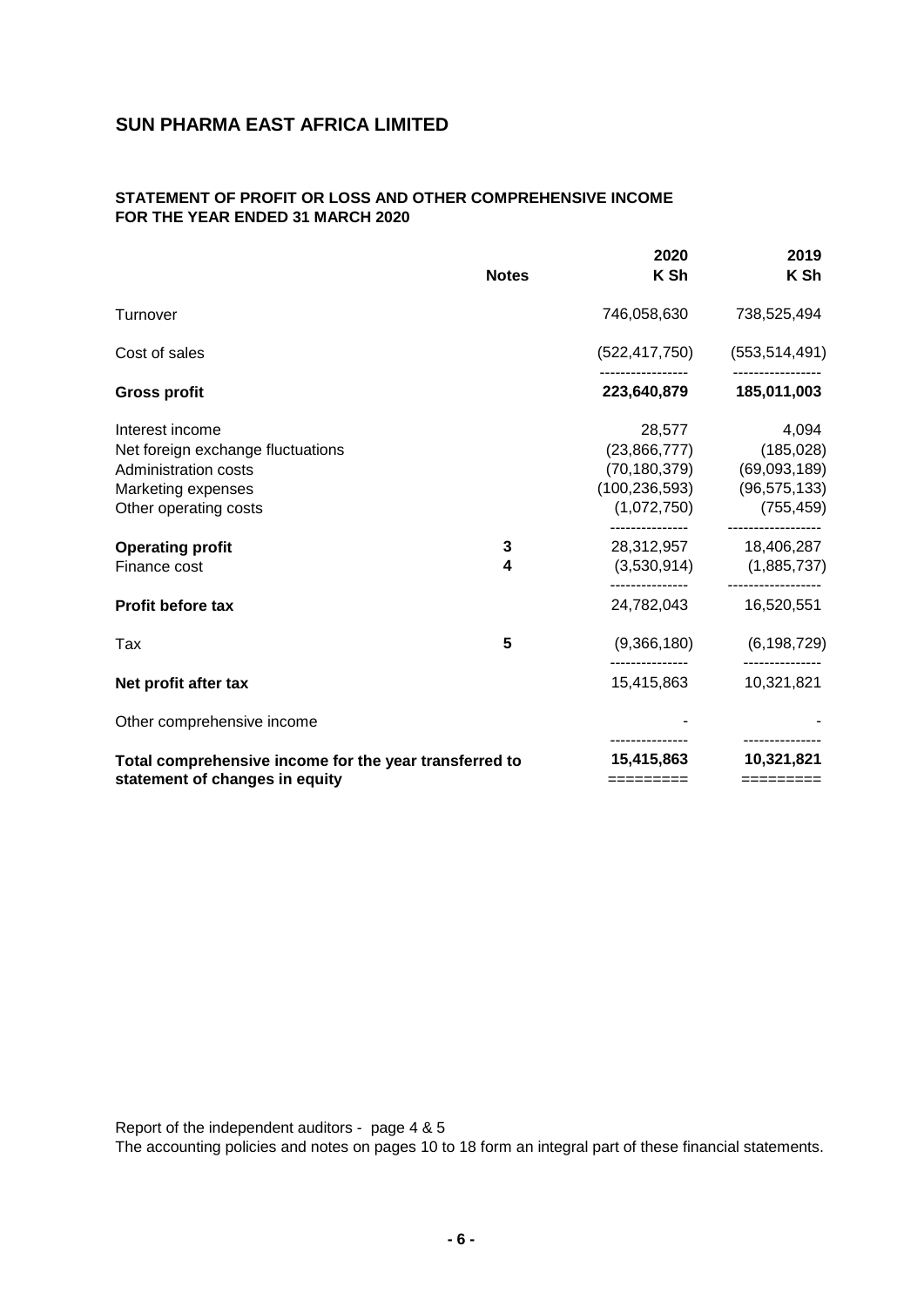### **STATEMENT OF FINANCIAL POSITION AS AT 31 MARCH 2020**

| <b>ASSETS</b>                                                | <b>Notes</b>   | 2020<br>K Sh                        | 2019<br>K Sh                        |
|--------------------------------------------------------------|----------------|-------------------------------------|-------------------------------------|
|                                                              |                |                                     |                                     |
| <b>Non-current assets</b><br>Furniture, equipment & vehicles | 6              | 3,229,341                           | 2,296,416                           |
| Intangible assets                                            | $\overline{7}$ |                                     | 63,415                              |
| Deferred tax                                                 | 8              | 51,795,588                          | 61, 153, 195                        |
|                                                              |                | ---------------<br>55,024,929       | ---------------<br>63,513,026       |
|                                                              |                | ---------------                     | ---------------                     |
| <b>Current assets</b>                                        |                |                                     |                                     |
| Inventories                                                  | 9              | 178,763,154                         | 197,293,735                         |
| Trade and other receivables                                  | 10             | 311,178,210                         | 243,998,631                         |
| Cash and cash equivalents                                    | 11             | 27,252,991                          | 17,004,710                          |
| Tax recoverable                                              |                | ----------------                    | 3,505<br>----------------           |
|                                                              |                | 517,194,355                         | 458,300,581                         |
|                                                              |                | ----------------                    | ----------------                    |
| <b>Total assets</b>                                          |                | 572,219,284                         | 521,813,607                         |
| <b>EQUITY AND LIABILITIES</b>                                |                | ==========                          | $=$ ==========                      |
| <b>Capital and reserves</b>                                  |                |                                     |                                     |
| Share capital                                                | 12             | 100,000                             | 100,000                             |
| Revenue deficit                                              |                |                                     | $(138, 427, 564)$ $(153, 843, 427)$ |
|                                                              |                | ----------------<br>(138, 327, 564) | ----------------<br>(153, 743, 427) |
|                                                              |                | ----------------                    | ----------------                    |
| <b>Non-current liabilities</b>                               |                |                                     |                                     |
| <b>Borrowings</b>                                            | 13             | 54,268,145<br>---------------       | 50,183,668<br>---------------       |
| <b>Current liabilities</b>                                   |                |                                     |                                     |
| Trade and other payables                                     | 14             | 656,277,918                         | 625,373,366                         |
| Tax payable                                                  |                | 785<br>----------------             | ----------------                    |
|                                                              |                | 656,278,703                         | 625,373,366                         |
|                                                              |                | ----------------                    | ----------------                    |
| <b>Total equity and liabilities</b>                          |                | 572,219,284                         | 521,813,607                         |
|                                                              |                | ==========                          | $=$ =========                       |

Report of the independent auditors - page 4 & 5

The accounting policies and notes on pages 10 to 18 form an integral part of these financial statements.

**The financial statements were approved by the Board of Directors on ……..………...2020 and signed on its behalf by:-**

**\_\_\_\_\_\_\_\_\_\_\_\_\_\_\_\_\_\_ \_\_\_\_\_\_\_\_\_\_\_\_\_\_\_\_\_\_**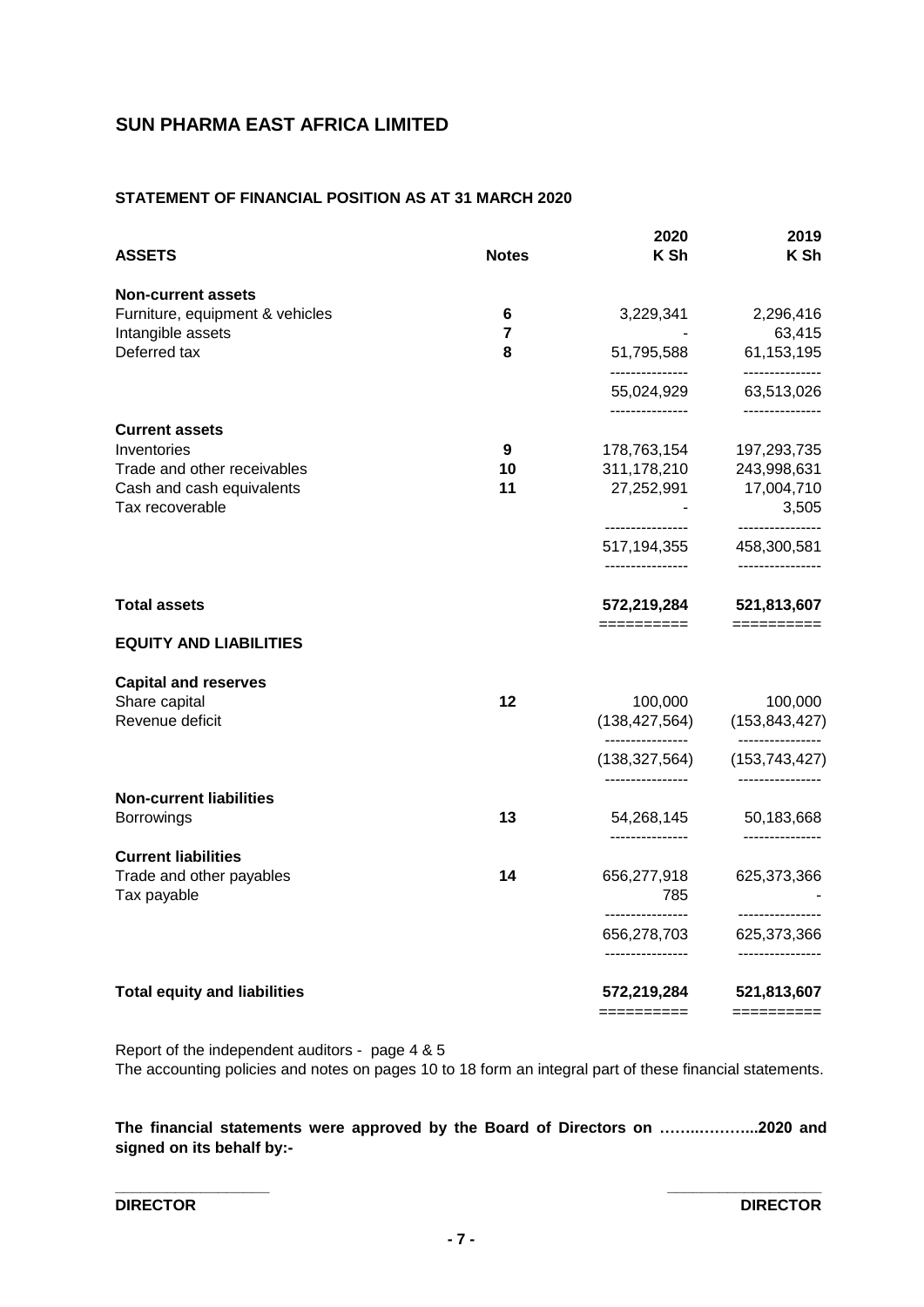### **STATEMENT OF CHANGES IN EQUITY FOR THE YEAR ENDED 31 MARCH 2020**

|                                         | <b>Share</b><br>capital<br>K Sh | Revenue<br>reserve<br>K Sh | <b>Total</b><br>K Sh |
|-----------------------------------------|---------------------------------|----------------------------|----------------------|
| Balance as at 1 April 2018              | 100,000                         | (164, 165, 249)            | (164, 065, 249)      |
| Total comprehensive income for the year |                                 | 10,321,821                 | 10,321,821           |
| Balance as at 31 March 2019             | 100,000                         | (153, 843, 427)            | (153, 743, 427)      |
| Total comprehensive income for the year |                                 | 15,415,863                 | 15,415,863           |
| Balance as at 31 March 2020             | 100,000                         | (138, 427, 564)            | (138, 327, 564)      |

Report of the independent auditors - page 4 & 5 The accounting policies and notes on pages 10 to 18 form an integral part of these financial statements.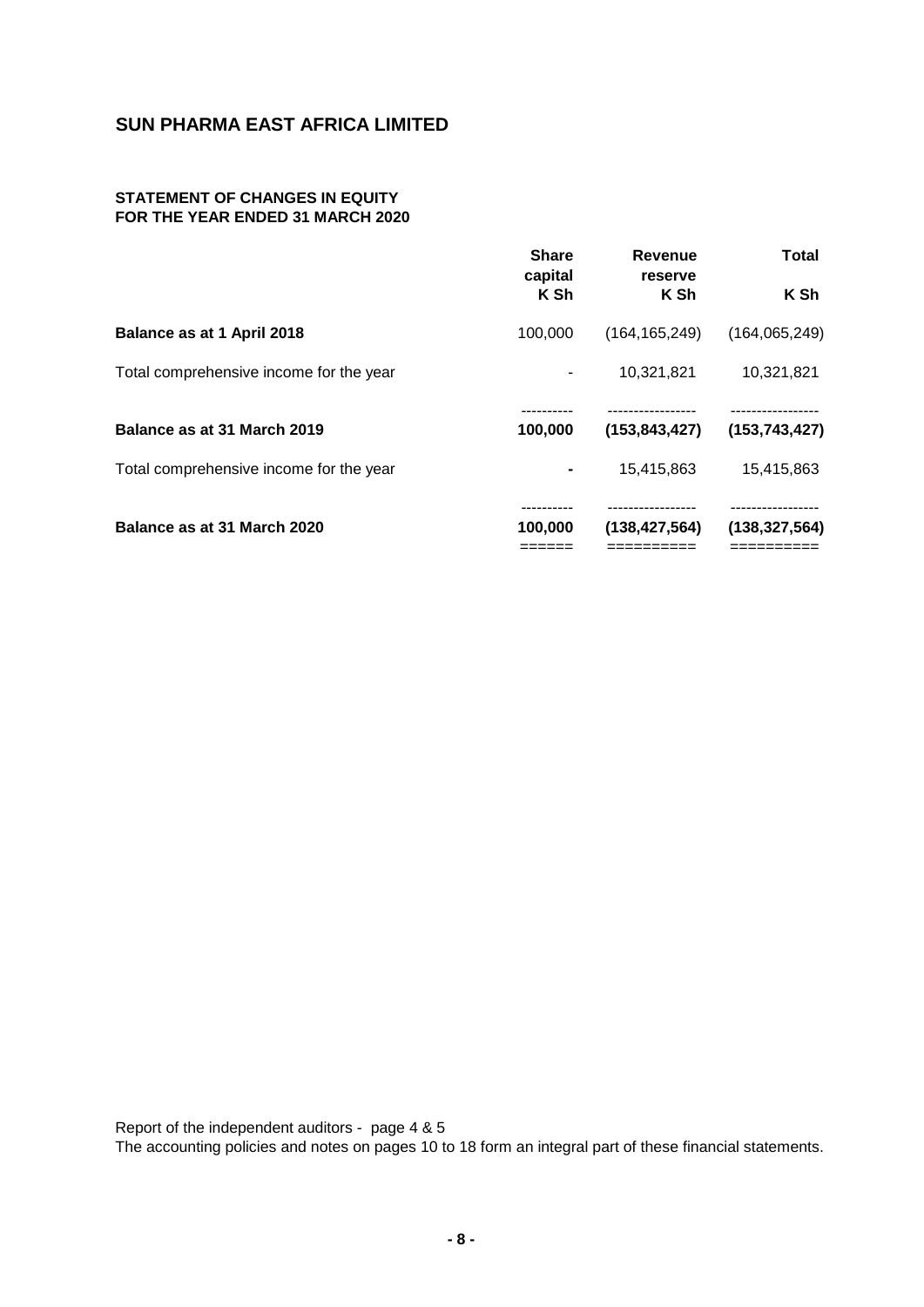### **STATEMENT OF CASH FLOWS FOR THE YEAR ENDED 31 MARCH 2020**

|                                       | <b>Notes</b> | 2020<br>K Sh                      | 2019<br>K Sh                                                  |
|---------------------------------------|--------------|-----------------------------------|---------------------------------------------------------------|
| <b>Operating activities</b>           |              |                                   |                                                               |
| Cash used in operations<br>Tax paid   | 15           | (4,284)                           | $(12, 474, 365)$ $(30, 834, 655)$<br>(615)<br>--------------- |
| Net cash used in operating activities |              | (12, 478, 649)<br>--------------- | (30, 835, 270)<br>---------------                             |
| <b>Investing activities</b>           |              |                                   |                                                               |
| Acquisition of fixed assets           | 6            | (2,005,676)                       |                                                               |
| Net cash used in investing activities |              | (2,005,676)<br>-------------      | -------------                                                 |
| <b>Financing activities</b>           |              |                                   |                                                               |
| Repayment of interest                 | 13           | (1, 141, 755)                     |                                                               |
| Net cash used in financing activities |              | (1, 141, 755)<br>-------------    |                                                               |
| Decrease in cash and cash equivalents |              | (15,626,079)                      | (30, 835, 270)                                                |
| Movement in cash and cash equivalents |              |                                   |                                                               |
| At start of the year                  |              | 17,004,710                        | 47,774,643                                                    |
| Decrease during the year              |              | (15,626,079)                      | (30, 835, 270)                                                |
| Effect of exchange rate fluctuations  |              | 25,874,360<br>---------------     | 65,337<br>-----------                                         |
| At end of the year                    | 11           | 27,252,991                        | 17,004,710                                                    |
|                                       |              |                                   | $=$ ========                                                  |

Report of the independent auditors - page 4 & 5 The accounting policies and notes on pages 10 to 18 form an integral part of these financial statements.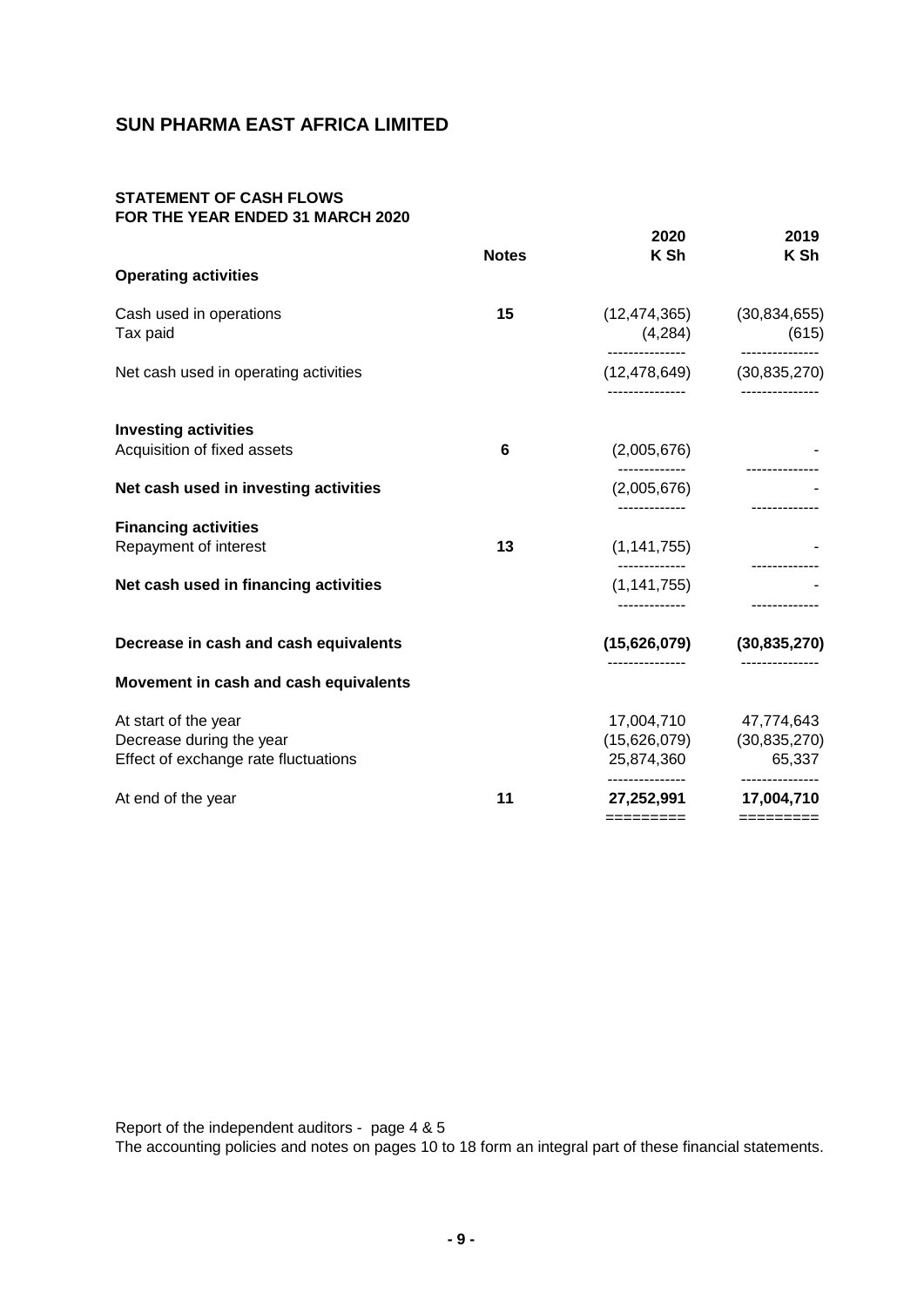### **NOTES TO THE FINANCIAL STATEMENTS FOR THE YEAR ENDED 31 MARCH 2020**

#### **1. SIGNIFICANT ACCOUNTING POLICIES**

The principal accounting policies adopted in the preparation of these financial statements are set out below:-

#### **a) Accounting convention**

The financial statements were prepared in accordance with and comply with International Financial Reporting Standards. They were prepared under the historical cost convention.

#### **b) Depreciation**

Depreciation is charged on fixed assets so as to write off their cost over their expected useful lives using the reducing balance method, at the following annual rates:-

| Motor vehicles        | $25 \%$  |
|-----------------------|----------|
| Office equipment      | $12.5\%$ |
| Furniture & equipment | 12.5%    |

#### **c) Intangible assets**

The cost of computer software is capitalised on the basis of the total sums incurred by the company to acquire and bring to use the specific software. These costs are amortised over their estimated useful life of five years.

#### **d) Inventories**

Inventories are consistently valued by the directors at the lower of cost and net realizable value with due allowance for any obsolete and slow moving items. Cost is determined by the weighted average cost method. Net realizable value is the estimate of the selling price in the ordinary course of business, less the costs of completion and selling expenses.

#### **e) Trade and other receivables**

Trade receivables are carried at original invoiced amounts less provision for impairment. A provision for impairment is established when there is objective evidence that the company will not be able to collect the amounts due. Such provisions are recognised in the statement of profit or loss as bad debts in the year in which they are identified.

#### **f) Cash and cash equivalents**

Cash and cash equivalents include cash in hand and balances at bank.

#### **g) Borrowings**

Borrowings are recognized initially at the proceeds received, net of transaction costs incurred. Any difference between the proceeds received (net of transaction costs) and the redemption value is recognized in the statement of profit or loss over the year of the borrowing as an interest expense. Borrowings are classified as current liabilities unless the company has unconditional right to defer settlement of the liability for at least 12 months after the statement of financial position date.

#### **h) Trade and other payables**

Liabilities for trade and other amounts payable are carried at cost which is the fair value of the consideration to be paid in the future for goods and services received, whether or not billed.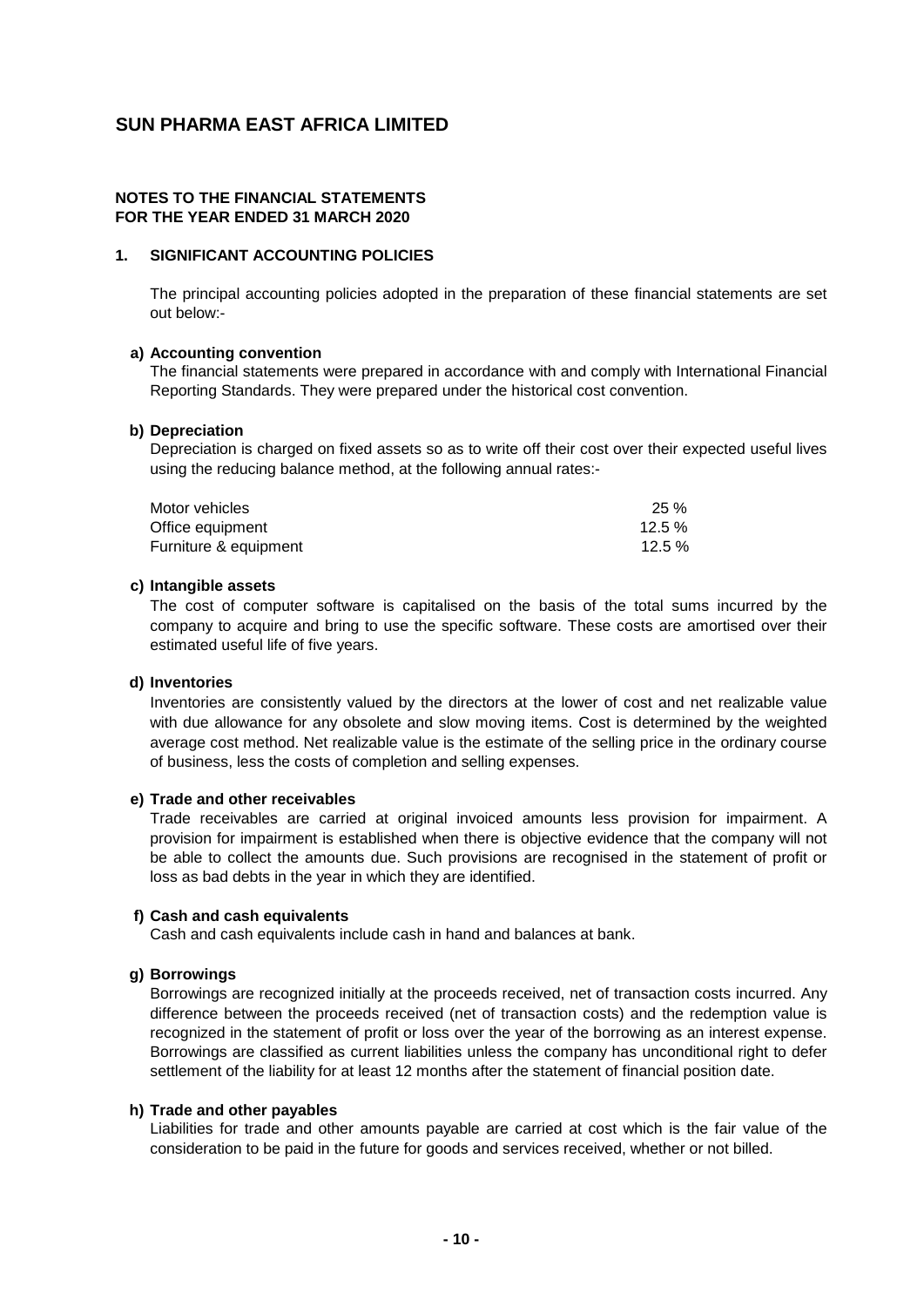### **NOTES TO THE FINANCIAL STATEMENTS FOR THE YEAR ENDED 31 MARCH 2020**

#### **1. SIGNIFICANT ACCOUNTING POLICIES**

#### **i) Foreign exchange flactuations**

Assets and liabilities in foreign currency are translated into Kenya shillings at the rate of exchange ruling at the statement of financial position date. Transactions during the year in foreign currency are translated at the rate of exchange ruling at the transaction date. Any exchange fluctuations are dealt with in the statement of profit or loss.

#### **j) Taxation**

Tax is provided at the rate of thirty per cent based on the results for the year as adjusted in accordance with the current tax legislation.

#### **k) Deferred tax**

Deferred tax is provided using the liability method for all temporary differences arising between the tax bases of assets and liabilities and their carrying values for financial reporting purposes. Currently enacted tax rates are used to determine deferred income tax.

#### **l) Revenue recognition**

Sales represents invoices raised during the year net of discounts and credit notes and excluding Value Added Tax (VAT).

All other income is recognised on receipt basis.

#### **m) Comparative figures**

Comparative figures are adjusted, wherever necessary, to conform to the changes in the presentation for the current year.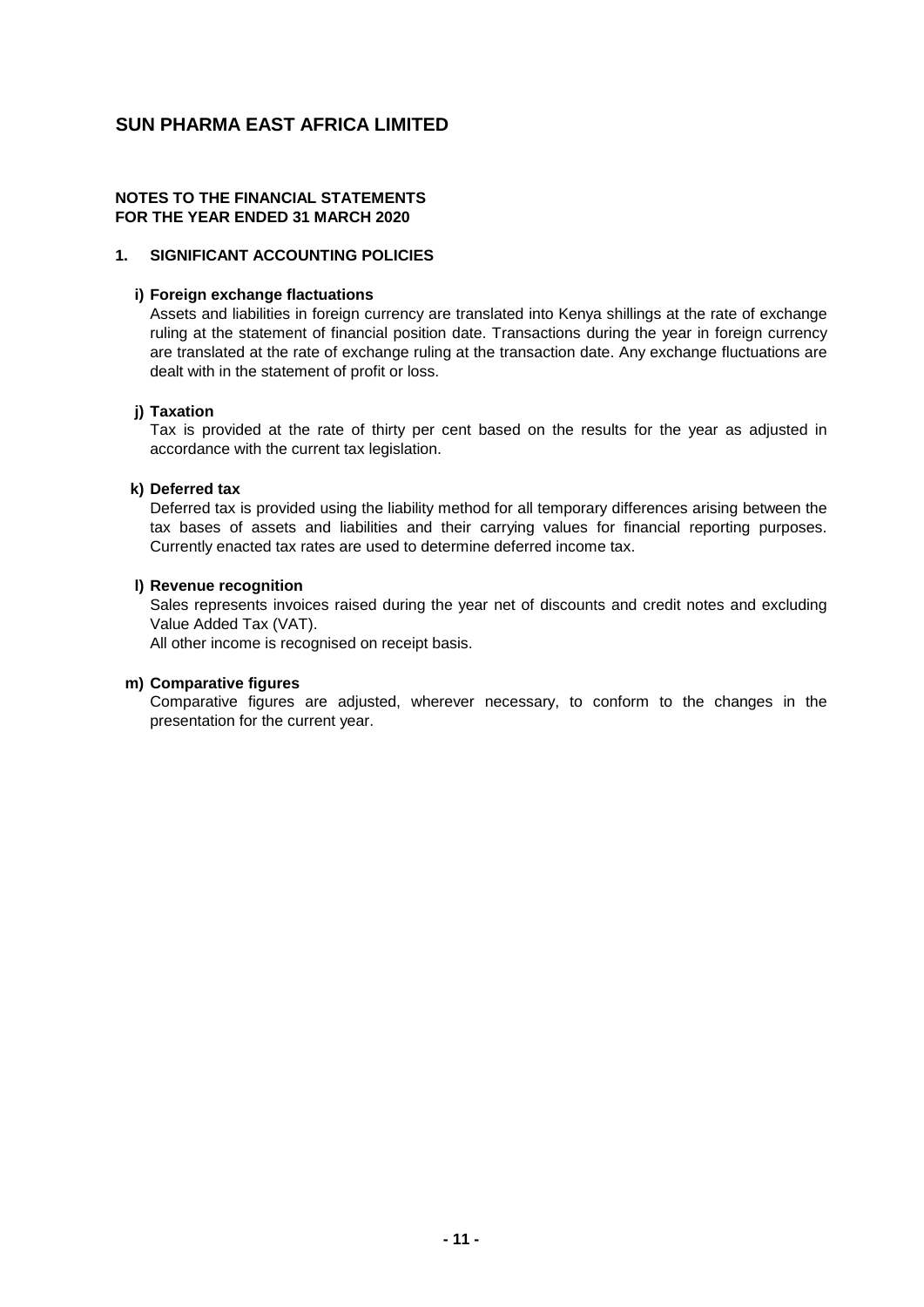#### **NOTES TO THE FINANCIAL STATEMENTS FOR THE YEAR ENDED 31 MARCH 2020**

#### **2. MEASURES FOR THE FORTHCOMING YEAR**

#### **a) Marketing Strategy**

During 2020-21 The company intends to restructure the marketing team by increasing the field staff force inorder to increase the coverage in outstation Markets. Specialised Cardiac divisons and Neuro Psychiatry divison expansion plans are also in place. Special focus on institutional business is planned and strategic plans are in place to increase the wholesale and retail business.

#### **b) Operational efficiency**

The Company carried out a goal setting exercise for all divisions. The focus was on market detailing, intensifying the reach to hospitals and doctors and providing useful feedback for management action and follow-up. This gave the company more operational control during the year thus no much change will happen in the year 2020-21.

#### **c) Staffing**

The Company added 4 staffs during 2019-20. In the year 2020-21 the company intends to add 4 more medical representatives and one institutional manager.

#### **d) Cost reduction**

During 2020-21, the Company will embark on economising major expenses such as rent with a view to achieving optimum return for the outlay on such support-related expenditure.

#### **OUTLOOK 2020-21**

The Company does not expect significant improved performance during 2020-21 and the years thereafter due to the current economic pandemic caused by Covid-19. However, the company will leverage the soft credit terms availed by the parent company to ensure constant availability of the entire range of products and will enhance the marketing and promotion efficiencies through constant feed-back initiative introduced during the year 2020-20, and improving control over the sales and marketing team.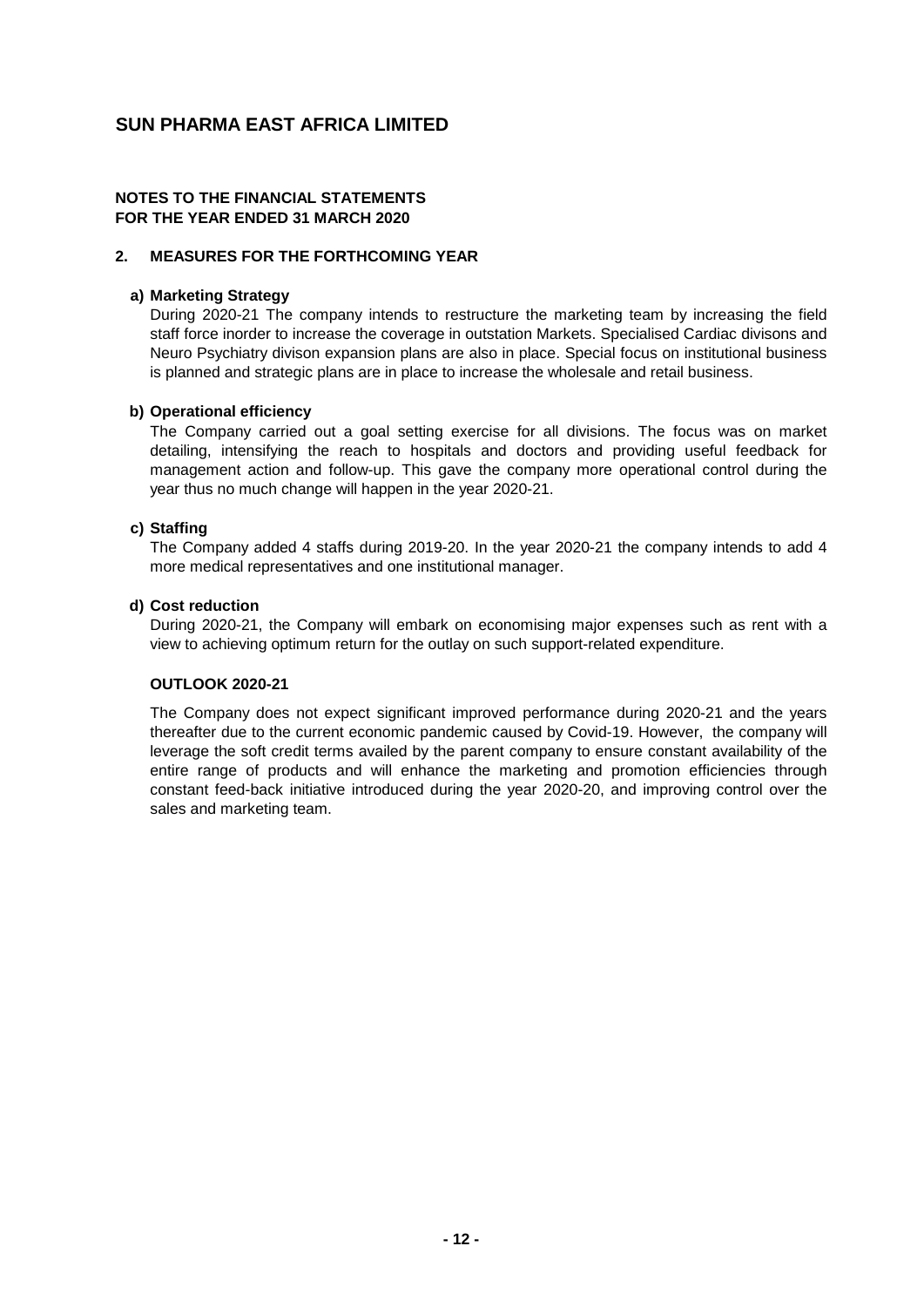#### **NOTES TO THE FINANCIAL STATEMENTS FOR THE YEAR ENDED 31 MARCH 2020**

|    |                                   | 2020       | 2019       |
|----|-----------------------------------|------------|------------|
| 3. | <b>OPERATING PROFIT</b>           | K Sh       | K Sh       |
|    | is stated after charging:         |            |            |
|    | Amortisation of intangible assets | 63,415     | 63,417     |
|    | Auditors' remuneration            | 250,000    | 250,000    |
|    | Depreciation                      | 1,072,750  | 755,459    |
|    | Directors' remuneration           | 11,470,271 | 10,358,423 |
|    | Staff cost - Note 17              | 80,509,320 | 76,807,112 |
|    |                                   | =========  | =========  |
| 4. | <b>FINANCE COST</b>               |            |            |
|    | Interest on loan                  | 3,218,649  | 1,962,428  |
|    | Foreign exchange fluctuations     | 312,265    | (76, 691)  |
|    |                                   | 3,530,914  | 1,885,737  |
|    |                                   | ========   | ========   |
| 5. | <b>TAX</b>                        |            |            |
|    | This comprises:                   |            |            |
|    | Current tax                       | 8,573      | 1,228      |
|    | Deferred tax charge - Note 8      | 9,357,607  | 6,197,501  |
|    | Tax charge                        | 9,366,180  | 6,198,729  |

The tax on the company's profit before tax differs from the theoretical amount that would arise using the basic tax rate as follows:

======== ========

| Profit before tax                                  | 24,782,043 | 16,520,551 |
|----------------------------------------------------|------------|------------|
| Tax calculated at the rate of 30%                  | 7.434.613  | 4,956,165  |
| Tax effects of :-                                  |            |            |
| Expenses not deductible for tax purposes           | 1,930,974  | 1,241,773  |
| Permanent difference on motor vehicles restriction | 593        | 791        |
|                                                    |            |            |
| Tax charge                                         | 9,366,180  | 6,198,729  |
|                                                    |            |            |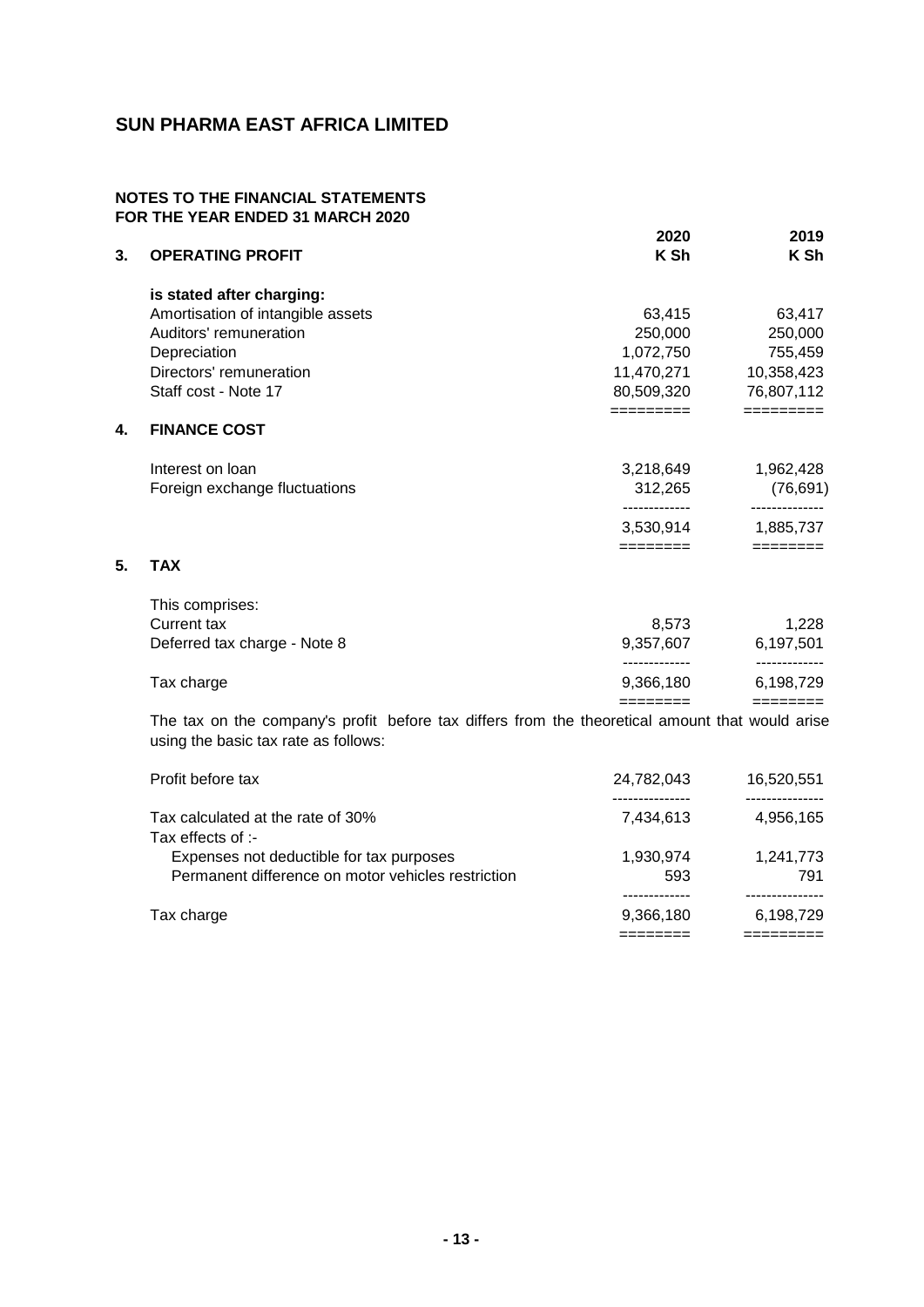### **NOTES TO THE FINANCIAL STATEMENTS FOR THE YEAR ENDED 31 MARCH 2020**

### **6. FURNITURE, EQUIPMENT AND VEHICLES**

|    | <b>I ONNI ONE, EQUILMENT AND VEHICLES</b><br><b>Computers &amp;</b> |                                            |                                   |                                 |                                     |                            |
|----|---------------------------------------------------------------------|--------------------------------------------|-----------------------------------|---------------------------------|-------------------------------------|----------------------------|
|    |                                                                     | <b>Furniture &amp;</b><br><b>Equipment</b> | <b>Office</b><br><b>Equipment</b> | <b>Motor</b><br><b>Vehicles</b> | <b>Related</b><br><b>Equipments</b> | Total                      |
|    |                                                                     | K Sh                                       | K Sh                              | K Sh                            |                                     | K Sh                       |
|    | <b>COST</b><br>As at 01 April 2019                                  | 55,125                                     | 26,680                            | 6,075,000                       |                                     | 6,156,805                  |
|    | Additions                                                           | ---------                                  | 43,616<br>---------               | 1,777,060<br>-------------      | 185,000<br>-----------              | 2,005,676<br>------------- |
|    | As at 31 March 2020                                                 | 55,125<br>---------                        | 70,296<br>---------               | 7,852,060<br>-------------      | 185,000<br>-----------              | 8,162,481                  |
|    | <b>DEPRECIATION</b>                                                 |                                            |                                   |                                 |                                     |                            |
|    | As at 01 April 2019                                                 | 18,196                                     | 11,040                            | 3,831,153                       |                                     | 3,860,389                  |
|    | Charge for the year                                                 | 4,616<br>                                  | 7,407<br>--------                 | 1,005,227<br>-------------      | 55,500<br>---------                 | 1,072,750<br>------------- |
|    | As at 31 March 2020                                                 | 22,812                                     | 18,447                            | 4,836,380                       | 55,500                              | 4,933,139                  |
|    | <b>CARRYING VALUES</b>                                              | ---------                                  | --------                          | -------------                   | ---------                           | -------------              |
|    | As at 31 March 2020                                                 | 32,313                                     | 51,849                            | 3,015,680                       | 129,500                             | 3,229,341                  |
|    | As at 31 March 2019                                                 | ======<br>36,929                           | ======<br>15,640                  | ========<br>2,243,848           | ======                              | ========<br>2,296,416      |
|    |                                                                     | ======                                     | ======                            | ========                        | ======                              | ========                   |
| 7. | <b>INTANGIBLE ASSETS</b>                                            |                                            |                                   |                                 | 2020<br>K Sh                        | 2019<br>K Sh               |
|    | At start of year                                                    |                                            |                                   |                                 | 317,083                             | 317,083                    |
|    |                                                                     |                                            |                                   |                                 | ----------                          | ----------                 |
|    | At end of year                                                      |                                            |                                   |                                 | 317,083<br>----------               | 317,083<br>---------       |
|    | <b>Amortisation</b>                                                 |                                            |                                   |                                 |                                     |                            |
|    | At start of year                                                    |                                            |                                   |                                 | 253,668                             | 190,251                    |
|    | Charge for the year                                                 |                                            |                                   |                                 | 63,415<br>----------                | 63,417<br>----------       |
|    | At end of year                                                      |                                            |                                   |                                 | 317,083                             | 253,668                    |
|    | <b>CARRYING VALUE</b>                                               |                                            |                                   |                                 |                                     |                            |
|    | As at 31 March                                                      |                                            |                                   |                                 | =====                               | 63,415<br>======           |
|    |                                                                     |                                            |                                   |                                 |                                     |                            |

Intangible assets refer to the cost of acquisition of tally accounting software & payroll software.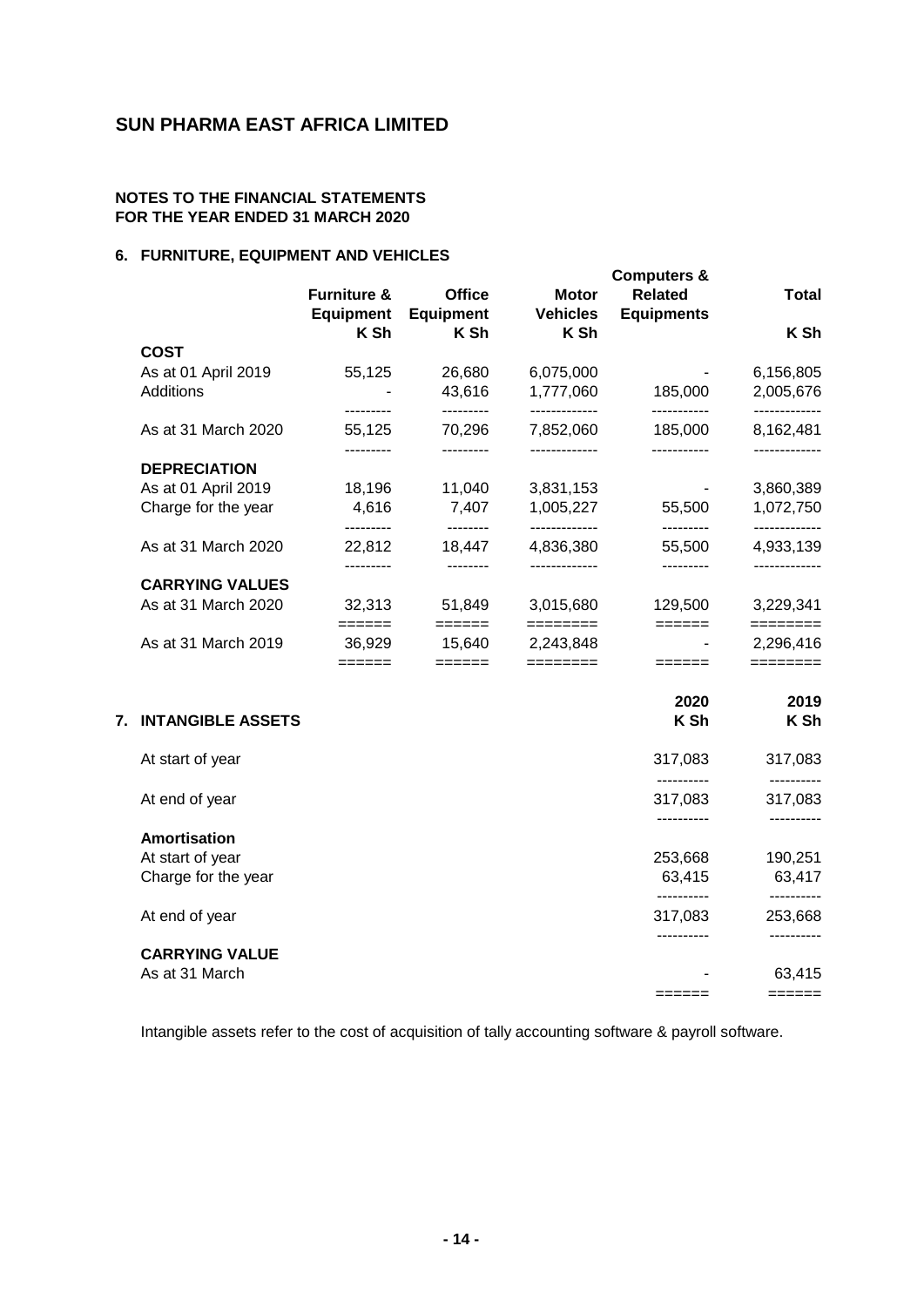### **NOTES TO THE FINANCIAL STATEMENTS FOR THE YEAR ENDED 31 MARCH 2020**

|                 | 2020 | 2019 |
|-----------------|------|------|
| 8. DEFERRED TAX | K Sh | K Sh |

Deferred taxes are calculated, in full, on all temporary differences under the liability method using an enacted tax rate of 30%. The movement of deferred tax account is as follows:

| At start of year                  | (61, 153, 195) | (67, 350, 696) |
|-----------------------------------|----------------|----------------|
| Charge to profit or loss - Note 5 | 9.357.607      | 6.197.501      |
| At end of year                    | (51.795.588)   | (61, 153, 195) |

Deferred tax asset and deferred tax charge in the statement of profit or loss is attributable to the following items:

|                                           | 01-Apr-19                   | Charge to<br>P/L               | 31-Mar-20                                                                                                                                                                                                                                                                                                                                                                                                                                                                                                                                                                              |
|-------------------------------------------|-----------------------------|--------------------------------|----------------------------------------------------------------------------------------------------------------------------------------------------------------------------------------------------------------------------------------------------------------------------------------------------------------------------------------------------------------------------------------------------------------------------------------------------------------------------------------------------------------------------------------------------------------------------------------|
| Deferred tax asset                        | K Sh                        | K Sh                           | K Sh                                                                                                                                                                                                                                                                                                                                                                                                                                                                                                                                                                                   |
| Tax losses carried forward                | (61, 133, 737)              | 17,345,805                     | (43,787,932)                                                                                                                                                                                                                                                                                                                                                                                                                                                                                                                                                                           |
| Unrealised exchange differences           | (19, 458)                   | (7,988,198)<br>--------------- | (8,007,656)<br>----------                                                                                                                                                                                                                                                                                                                                                                                                                                                                                                                                                              |
| Net deferred tax asset                    | (61, 153, 195)<br>========= | 9,357,607<br>$=$ ========      | (51, 795, 588)<br>=========                                                                                                                                                                                                                                                                                                                                                                                                                                                                                                                                                            |
| 9.<br><b>INVENTORIES</b>                  |                             |                                |                                                                                                                                                                                                                                                                                                                                                                                                                                                                                                                                                                                        |
| Stock-in-trade                            |                             | 136,739,190                    | 193,946,579                                                                                                                                                                                                                                                                                                                                                                                                                                                                                                                                                                            |
| Merchandise-in-transit                    |                             | 42,023,964<br>---------------  | 3,347,157                                                                                                                                                                                                                                                                                                                                                                                                                                                                                                                                                                              |
|                                           |                             | 178,763,154                    | --------------<br>197,293,735                                                                                                                                                                                                                                                                                                                                                                                                                                                                                                                                                          |
| <b>TRADE AND OTHER RECEIVABLES</b><br>10. |                             | ==========                     | $\qquad \qquad \overbrace{\qquad \qquad }=\qquad \qquad \overbrace{\qquad \qquad }=\qquad \qquad \overbrace{\qquad \qquad }=\qquad \qquad \overbrace{\qquad \qquad }=\qquad \qquad \overbrace{\qquad \qquad }=\qquad \qquad \overbrace{\qquad \qquad }=\qquad \qquad \overbrace{\qquad \qquad }=\qquad \qquad \overbrace{\qquad \qquad }=\qquad \qquad \overbrace{\qquad \qquad }=\qquad \qquad \overbrace{\qquad \qquad }=\qquad \qquad \overbrace{\qquad \qquad }=\qquad \qquad \overbrace{\qquad \qquad }=\qquad \qquad \overbrace{\qquad \qquad }=\qquad \qquad \overbrace{\qquad$ |
| Trade receivables                         |                             | 300,576,883                    | 236,027,433                                                                                                                                                                                                                                                                                                                                                                                                                                                                                                                                                                            |
| Other receivables                         |                             | 8,951,171                      | 6,736,144                                                                                                                                                                                                                                                                                                                                                                                                                                                                                                                                                                              |
| Prepayments                               |                             | 1,650,155                      | 1,235,054                                                                                                                                                                                                                                                                                                                                                                                                                                                                                                                                                                              |
|                                           |                             | ------------<br>311,178,210    | --------------<br>243,998,631                                                                                                                                                                                                                                                                                                                                                                                                                                                                                                                                                          |
| <b>CASH AND CASH EQUIVALENTS</b><br>11.   |                             | ==========                     | ==========                                                                                                                                                                                                                                                                                                                                                                                                                                                                                                                                                                             |
| Cash in hand                              |                             | 70,544                         | 30,667                                                                                                                                                                                                                                                                                                                                                                                                                                                                                                                                                                                 |
| Balances at bank                          |                             | 27,182,447                     | 16,974,043                                                                                                                                                                                                                                                                                                                                                                                                                                                                                                                                                                             |
|                                           |                             | 27,252,991                     | 17,004,710                                                                                                                                                                                                                                                                                                                                                                                                                                                                                                                                                                             |
|                                           |                             | $=$ ========                   | =========                                                                                                                                                                                                                                                                                                                                                                                                                                                                                                                                                                              |

For the purpose of the statement of cash flows, the year end cash and cash equivalents comprise of the above.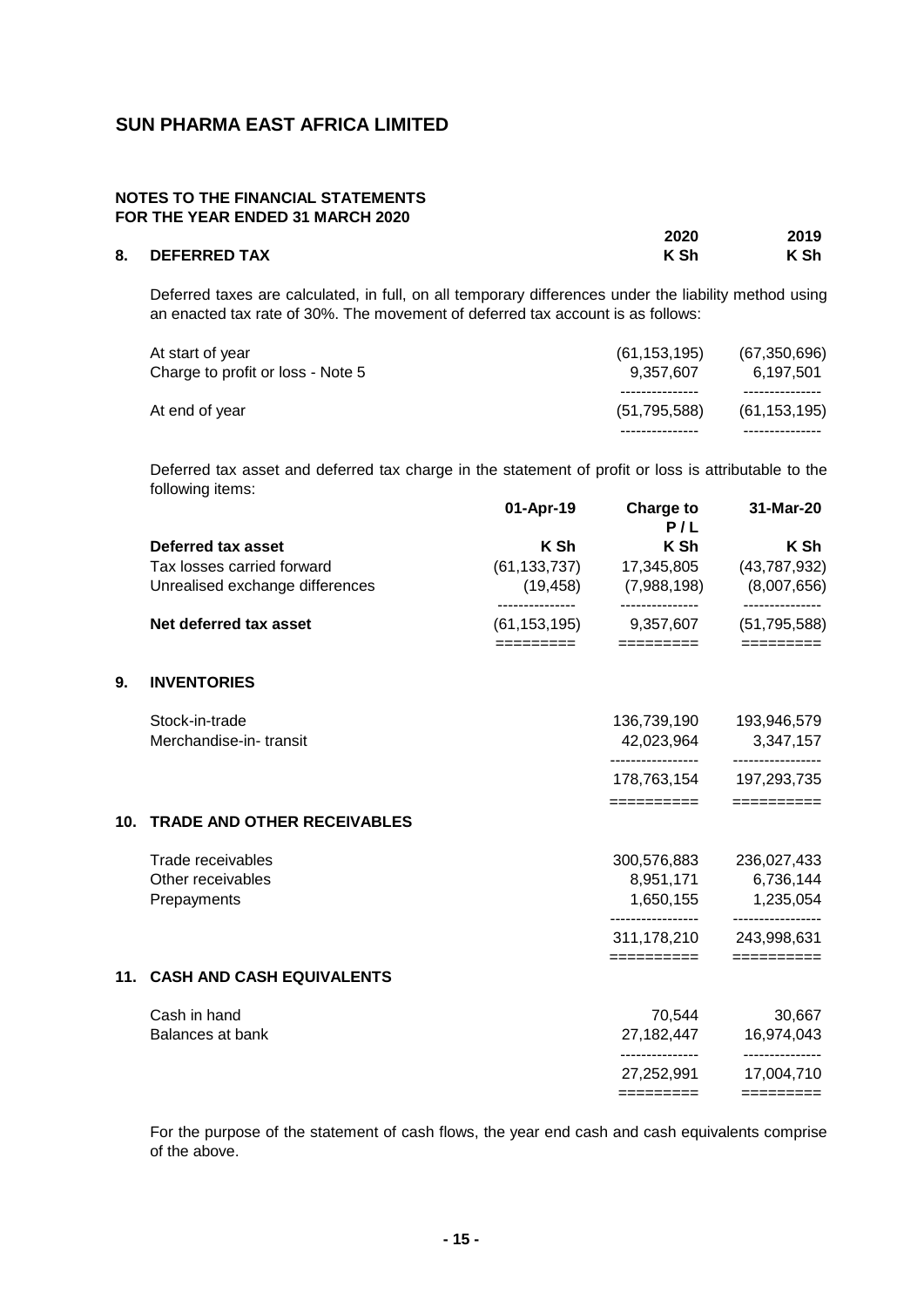### **NOTES TO THE FINANCIAL STATEMENTS FOR THE YEAR ENDED 31 MARCH 2020**

| <b>12. SHARE CAPITAL</b>               | 2020<br>K Sh | 2019<br>K Sh |
|----------------------------------------|--------------|--------------|
| Authorized, issued & fully paid-up:    |              |              |
| 1,000 Ordinary Shares of K Sh 100 each | 100.000      | 100,000      |
| <b>13. BORROWINGS</b>                  |              |              |
| Non - current                          |              |              |
| Loan from related party - Note 16      | 54,268,145   | 50,183,668   |
|                                        |              |              |

The loan from related party (Sun Pharma Global FZE) carries interest at 4% per annum on outstanding principal amount from 1st April 2015. The loan is unsecured and has no fixed repayment schedule.

### **14. TRADE AND OTHER PAYABLES**

| Trade payables<br>Provisions and accruals<br>Balance due to related party - Note 16 | 13,166,395<br>2,243,030<br>640,868,492 | 2,592,823<br>13,607,499<br>609,173,043 |
|-------------------------------------------------------------------------------------|----------------------------------------|----------------------------------------|
|                                                                                     | 656,277,918                            | --------------<br>625,373,366          |
| 15. CASH USED IN OPERATIONS                                                         | ==========                             | ==========                             |
| Reconciliation of profit before tax to cash used in operations:                     |                                        |                                        |
| Profit before tax                                                                   | 24,782,043                             | 16,520,551                             |
| <b>Adjustments for:</b>                                                             |                                        |                                        |
| Amortisation of intangible asset                                                    | 63,415                                 | 63,417                                 |
| Depreciation                                                                        | 1,072,750                              | 755,459                                |
| Effect of exchange rate fluctuations                                                | (23,866,777)                           | (185, 028)                             |
| Interest expense                                                                    | 3,218,649                              | 1,962,428                              |
| <b>Changes in working capital:</b>                                                  |                                        |                                        |
| Decrease in inventories                                                             | 18,530,582                             | 25,520,696                             |
| Increase in receivables                                                             | (67,179,579)                           | (27, 623, 685)                         |
| Increase / (decrease) in payables                                                   | 30,904,552                             | (47, 848, 492)                         |
| Cash used in operations                                                             | .<br>(12,474,365)                      | -------------<br>(30, 834, 655)        |
|                                                                                     | =========                              | =========                              |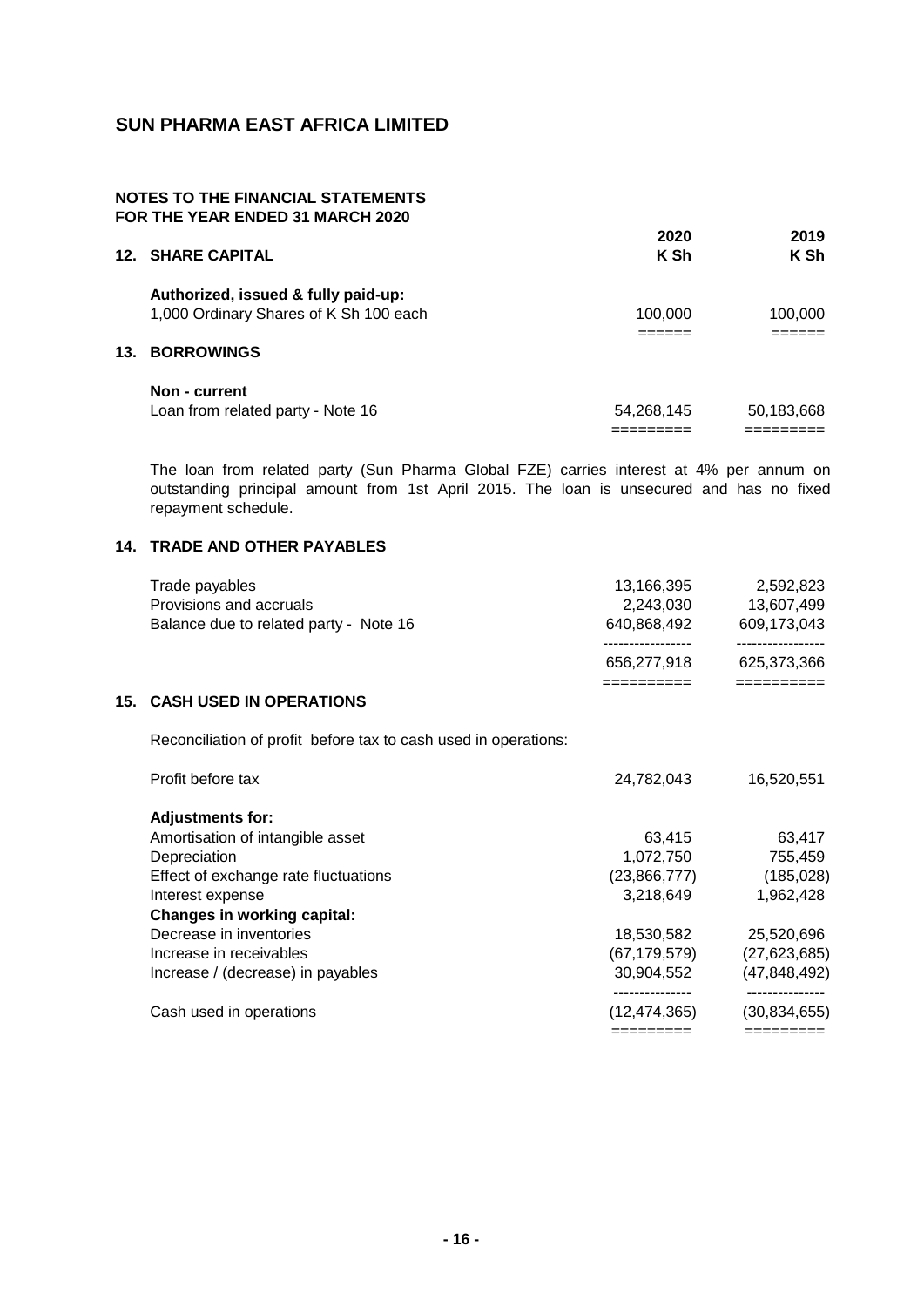### **NOTES TO THE FINANCIAL STATEMENTS FOR THE YEAR ENDED 31 MARCH 2020**

| <b>16. RELATED PARTY TRANSACTIONS</b>                                                                                                                 | 2020<br>K Sh                          | 2019<br>K Sh                          |
|-------------------------------------------------------------------------------------------------------------------------------------------------------|---------------------------------------|---------------------------------------|
| The following arm's length transactions were carried out with parties which are related through<br>common shareholding and / or common directorships. |                                       |                                       |
| Purchases of goods                                                                                                                                    | 473,298,912<br>==========             | 436,729,684<br>==========             |
| Interest charged on loan                                                                                                                              | 3,218,649<br>========                 | 1,962,428                             |
| The following amounts are due to related parties:                                                                                                     |                                       |                                       |
| Payables to related party - Note 14<br>Sun Pharmaceuticals Industries Ltd                                                                             | 640,868,492<br>==========             | 609,173,043                           |
| Borrowing from related party - Note 13<br>Sun Pharma Global FZE                                                                                       | 54.268.145                            | 50.183.668                            |
| 17. STAFF COST                                                                                                                                        | =========                             | $=$ =======                           |
| Directors' remuneration                                                                                                                               | 11,470,271<br>---------------         | 10,358,423<br>-------------           |
| Salaries and wages - Administrative<br>Salaries and wages - Marketing<br>Staff welfare                                                                | 41,018,310<br>38,230,764<br>1,260,246 | 39,405,290<br>34,498,316<br>2,903,505 |
|                                                                                                                                                       | ---------------<br>80,509,320         | -----------<br>76,807,112             |
|                                                                                                                                                       | $=$ ========                          | $=$ ========                          |

The average number of staff in employment during the year was 56 (2019:52).

### **18. INCORPORATION AND DOMICILE**

The Company is incorporated in Kenya under the Companies Act and is domiciled in Kenya.

### **19. CURRENCY**

These financial statements are presented in Kenya Shillings (K Sh).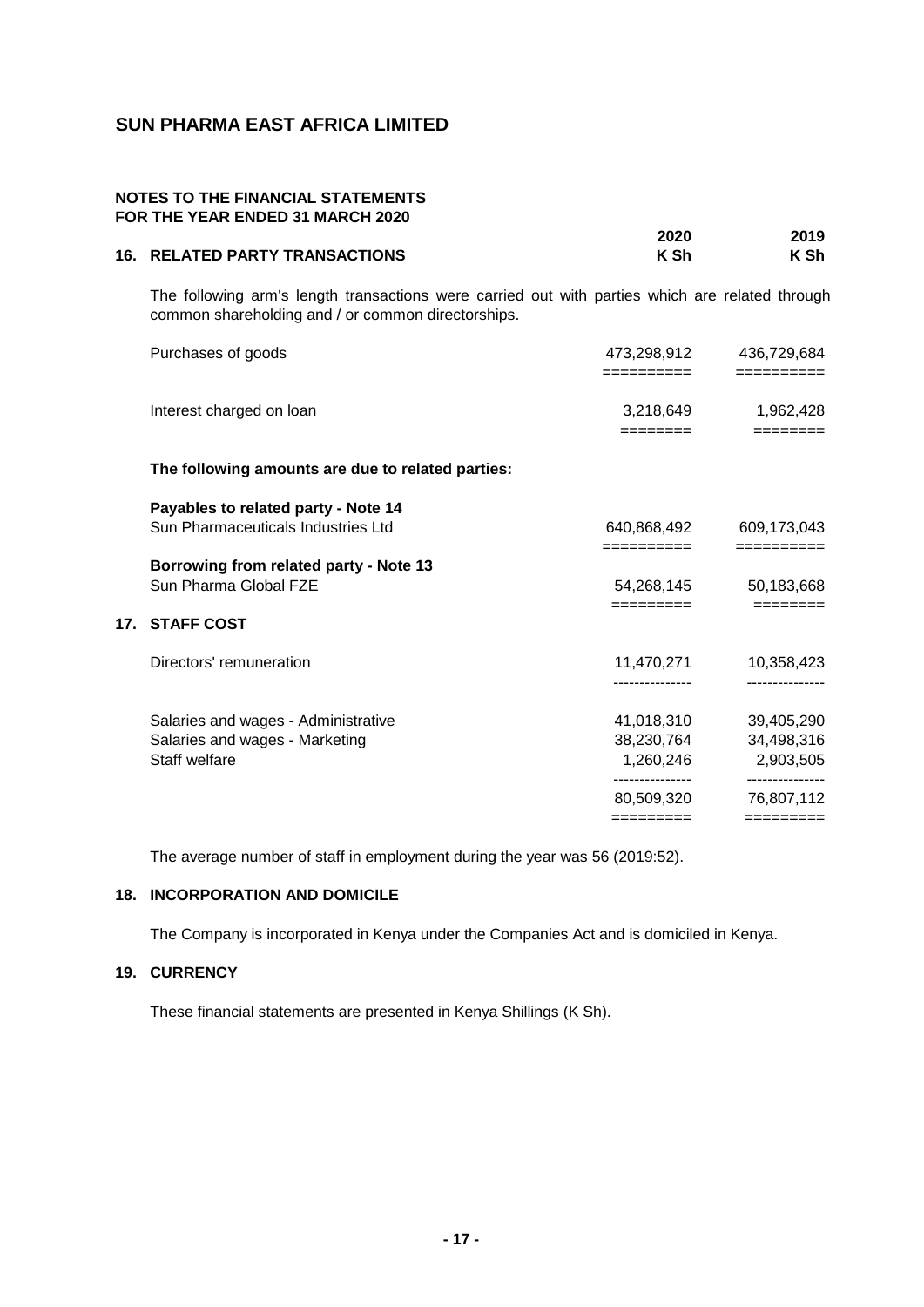### **NOTES TO THE FINANCIAL STATEMENTS FOR THE YEAR ENDED 31 MARCH 2020**

#### **20. FINANCIAL RISK MANAGEMENT POLICIES**

The company's activities expose it to a variety of financial risks including credit and liquidity risks, effects of changes in foreign currency, interest rates as well as changes in market prices of company's products. The company's overall risk management programme focuses on unpredictability of changes in business environment and seeks to minimize the potential adverse effects of such risks on its performance by setting acceptable levels of risk. The company's financial risk management objectives and policies are detailed below:

#### **a) Capital risk**

The company manages its capital to ensure that it will be able to continue as a going concern while maximizing the return through the optimum use of the available resources. The capital structure of the company consists of paid up capital, retained earnings and external borrowings. The company endeavours to maximize the return on each component.

#### **b) Credit risk**

The company's credit risk is primarily attributable to trade receivables and trade payables. The company constantly monitors its credit risks on these aspects in line with its overall risk management policies and responds to specific situations within the parameters set. The company does not hedge any risks and has in place policies to ensure that credit is extended to customers with established credit history.

#### **c) Interest rate risk**

The interest rate risk exposure arises mainly from interest rate movements on the company's borrowings. Further, the company, from time to time, in order to position itself for expected demand for liquid funds, holds deposits with institutions which also is a subject of interest rate risk. The company manages the risk by a constant contact with the financial markets in order to optimize its revenue and expense and responds to any adverse situations in accordance with the general trends in financial markets.

#### **d) Liquidity risk**

The company manages its liquidity risk by intelligent treasury management practices, formulated on the basis of constant assessment of its requirements, present and future and sourcing of funds internal or external including ploughing back of its own financial resources.

#### **e) Market risk**

The company's market risk stems from procurement of its inputs and distribution of its products. The company closely monitors the implementation of its procurement policy, inventory policy as well as credit policy with a view to optimize its market share as well as to respond to external threats. The company regularly reviews its core strengths and seeks to put such strengths to optimum use to maintain its niche in the market - present and future.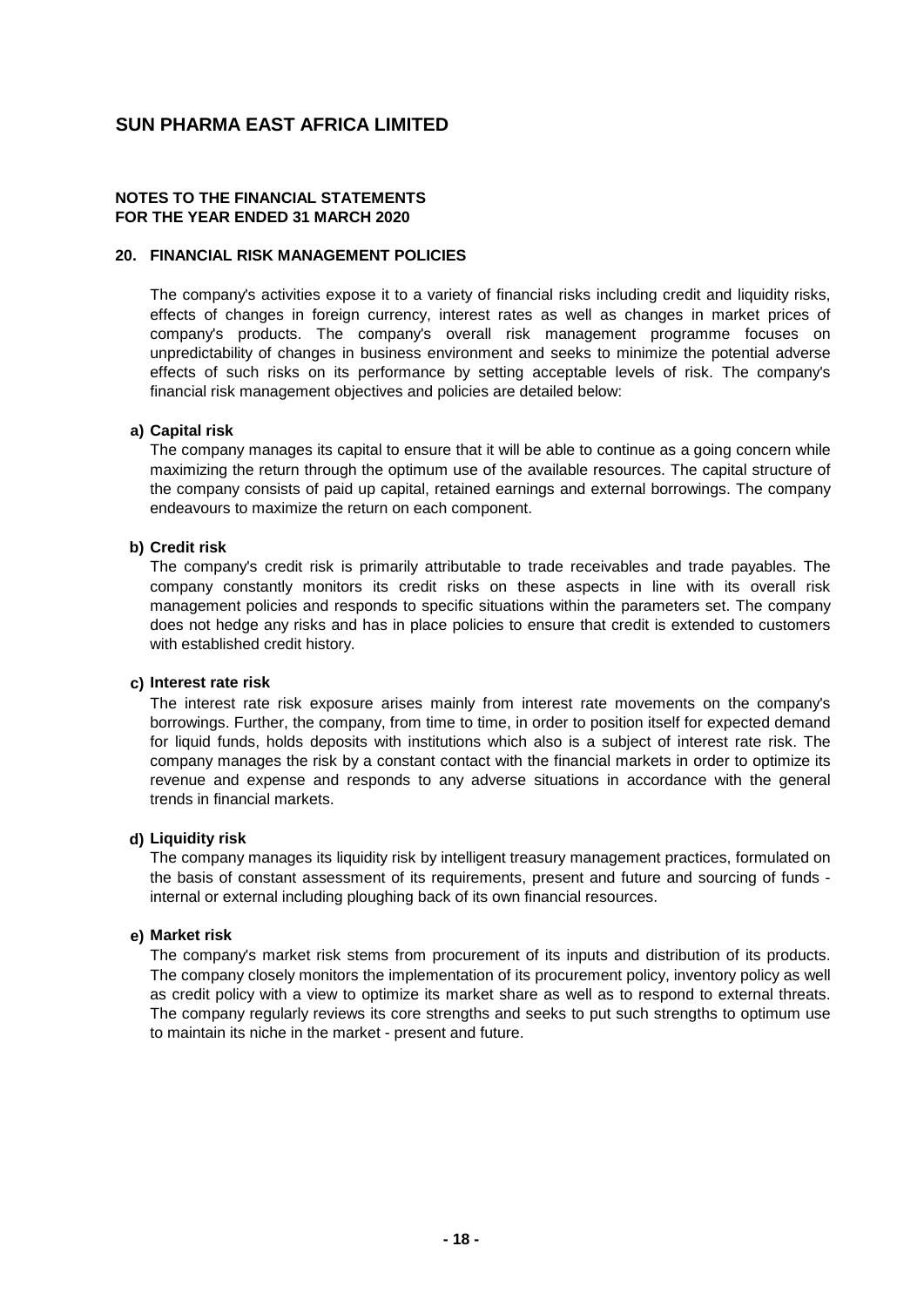## **SUN PHARMA EAST AFRICA LIMITED Annex I**

### **DETAILED STATEMENT OF PROFIT OR LOSS FOR THE YEAR ENDED 31 MARCH 2020**

|                                                  | 2020<br>K Sh                                        | 2019<br>K Sh                                                   |
|--------------------------------------------------|-----------------------------------------------------|----------------------------------------------------------------|
| Turnover                                         | -----------------                                   | 746,058,630 738,525,494<br>-----------------                   |
| <b>Less: Cost of sales</b>                       |                                                     |                                                                |
| Opening stock                                    | 197,293,735                                         | 222,814,431                                                    |
| Purchases                                        | 497,049,369                                         | 517,839,851                                                    |
| Product registration fees & regulatory expenses  | 6,837,800                                           | 10,153,944                                                     |
| Closing stock                                    | (178, 763, 154)                                     | (197, 293, 735)                                                |
| Cost of sales                                    | -----------------<br>-----------------              | --------------<br>522,417,750 553,514,491<br>----------------- |
| <b>Gross profit</b>                              | 223,640,879                                         | 185,011,003                                                    |
| Foreign exchange fluctuations<br>Interest income | (23,866,777)<br>28,577                              | (185, 028)<br>4,094                                            |
|                                                  | ----------------<br>199,802,679<br>---------------- | --------------<br>184,830,069<br>--------------                |
| <b>Less: Expenses</b>                            |                                                     |                                                                |
| Administration                                   | 70,180,379                                          | 69,093,189                                                     |
| Marketing                                        | 100,236,593                                         | 96,575,133                                                     |
| Finance                                          | 3,530,914                                           | 1,885,737                                                      |
| Depreciation                                     | 1,072,750                                           | 755,459                                                        |
|                                                  | ---------------<br>175,020,636<br>----------------  | --------------<br>168,309,518<br>----------------              |
| Profit before tax                                | 24,782,043                                          | 16,520,551                                                     |
|                                                  | =========                                           | $=$ ========                                                   |